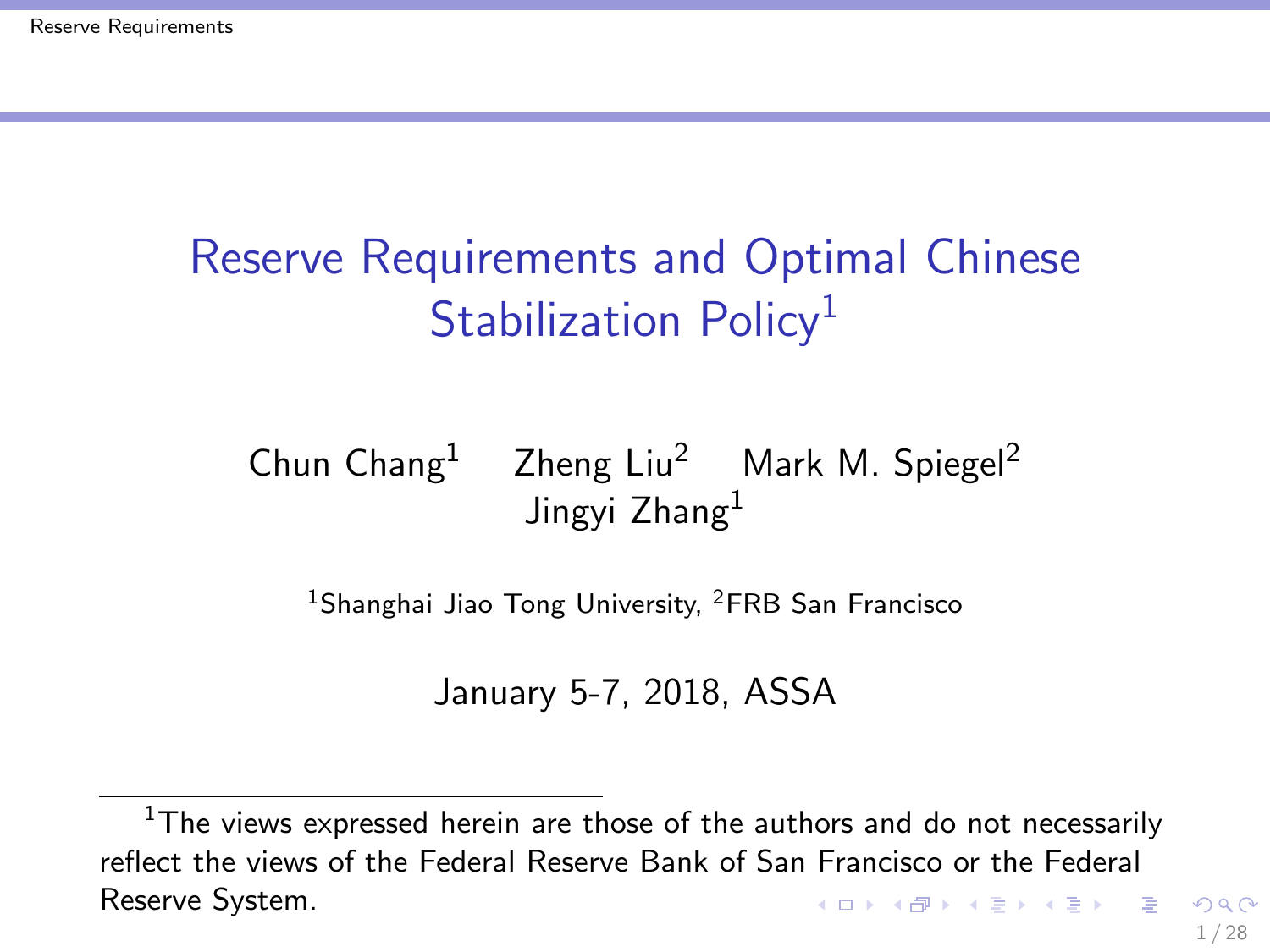# PBOC frequently adjusts reserve requirements (RR)



- $\triangleright$  Since 2005, adjusted RR over 40 times
- Between 2006 and 2011, RR rose from 8.5% to 21.5%

キロト メ御 ドメ君 ドメ君 ト

重

 $2Q$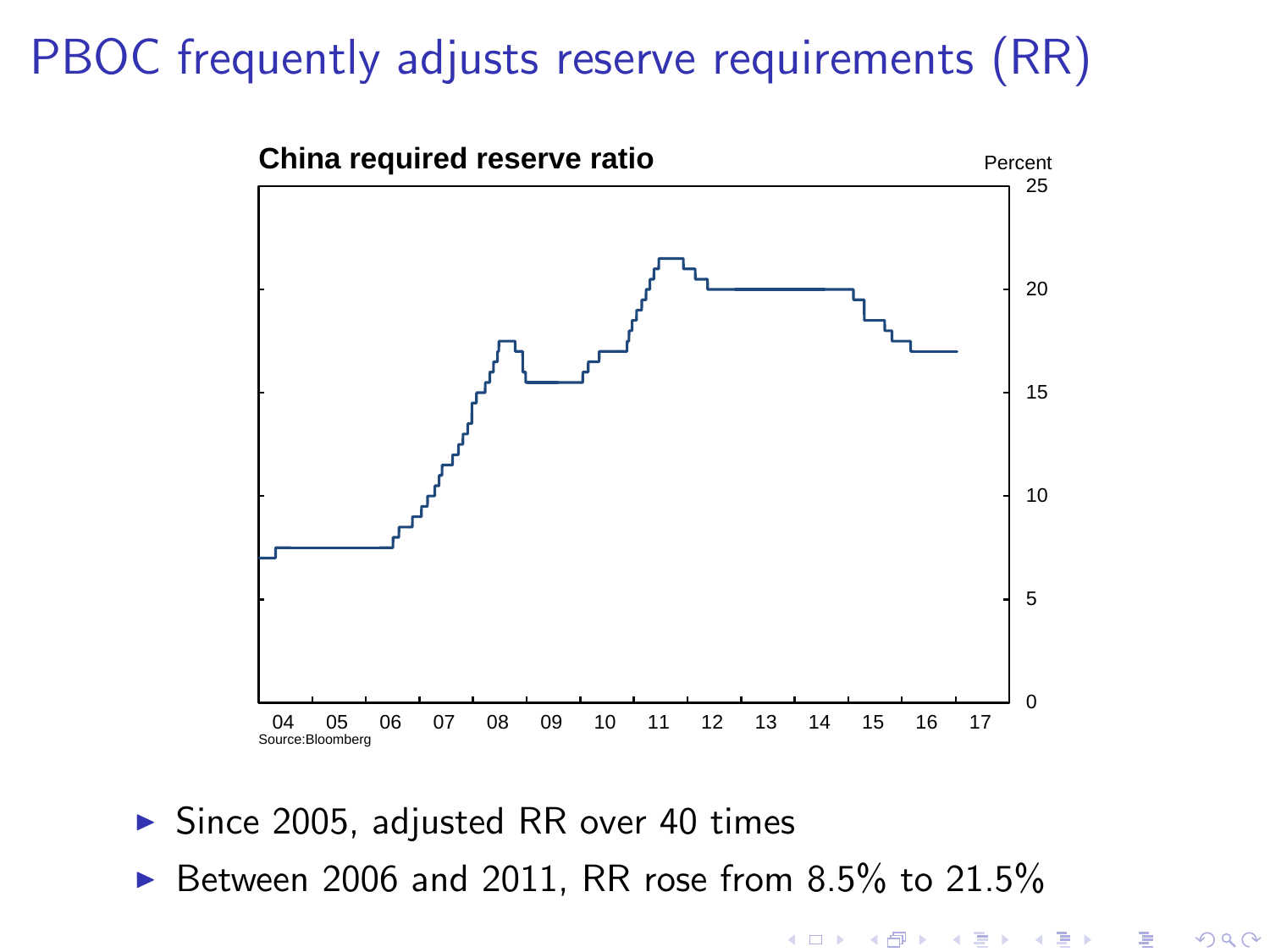## <span id="page-2-0"></span>RR increases encouraged shadow banking activity

- $\triangleright$  Shadow bank lending increased over 30% per year between 2009 and 2013
	- $\triangleright$  Shadow banking facilitates financial intermediation but increases financial risks [Gorton and Metrick (2010)]
- $\triangleright$  Tightened regulations on formal banking contributed to shadow bank expansion (Elliott, et al (2015); Hachem and Song (2016); Chen, Ren, and Zha (2016))
	- ighthroan binding loan/deposit caps (small/medium banks)
	- $\blacktriangleright$  Interest rate controls
	- $\blacktriangleright$  Increases in RR
- $\blacktriangleright$  Large-scale fiscal stimulus in 2008-09 fueled demand for shadow bank financing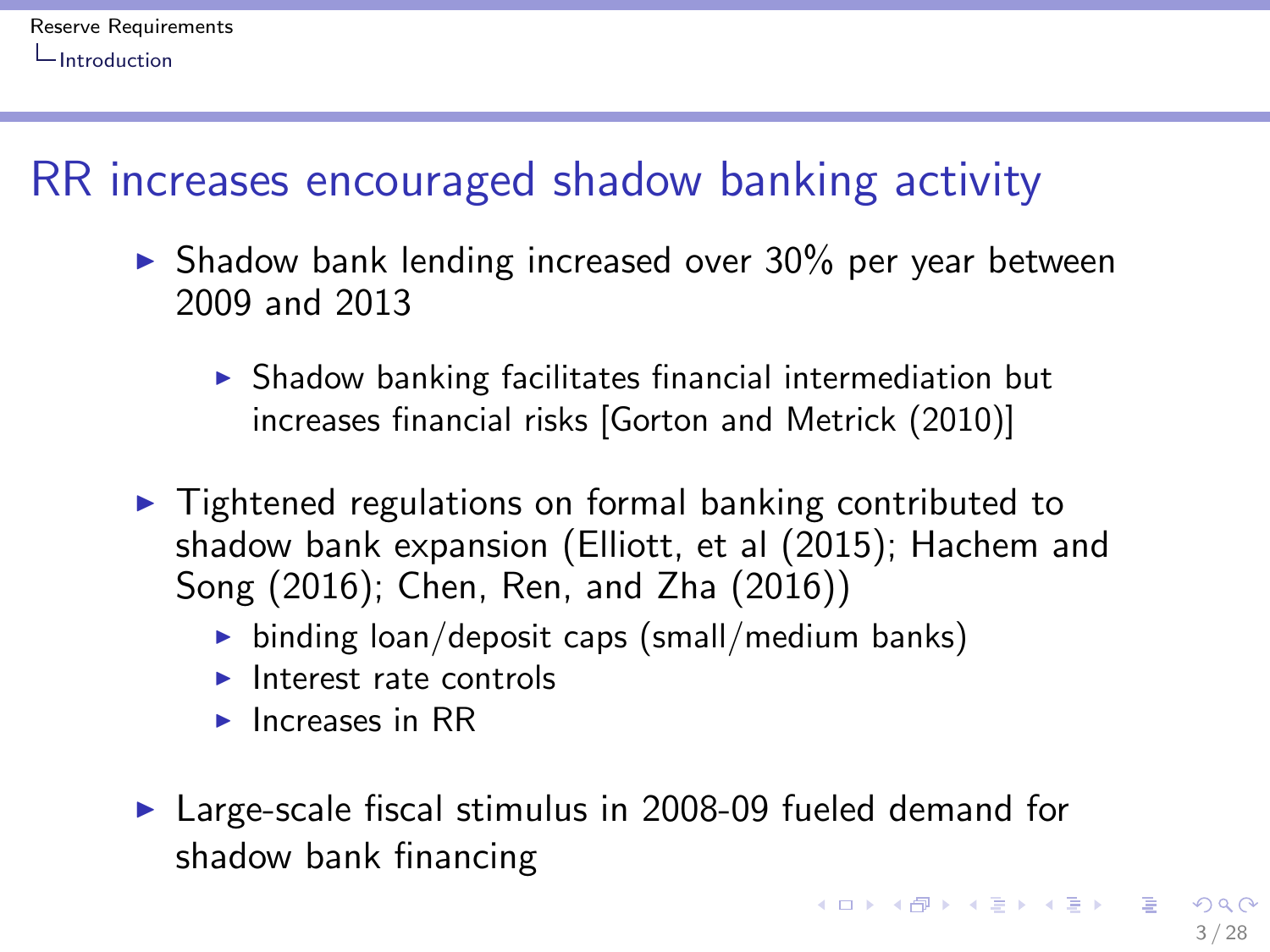## <span id="page-3-0"></span>RR policy affects resource allocations

- $\triangleright$  RR acts as a tax on commercial banks
- $\triangleright$  Disproportionately affects state-owned enterprises (SOEs)
	- $\triangleright$  SOEs enjoy implicit government guarantees on loans
	- $\triangleright$  SOEs have superior access to bank loans despite low productivity
- $\triangleright$  Shadow banking not subject to RRs
	- $\triangleright$  Main source of financing for privately-owned enterprises (POEs) (Lu, et al. (2015))
- $\triangleright$   $\uparrow$  RRs reallocates resources from SOEs to POEs
	- $\triangleright$  Reduces SOE activity relative to POE
	- $\triangleright$  POEs have higher average productivity (Hsieh-Klenow, 2009)
	- $\blacktriangleright$  Thus, raising RR increases aggregate TFP

 $\mathbf{A} \otimes \mathbf{B} \rightarrow \mathbf{A} \otimes \mathbf{B} \rightarrow \mathbf{A} \otimes \mathbf{B} \rightarrow \mathbf{A} \otimes \mathbf{B} \rightarrow \mathbf{B} \otimes \mathbf{B}$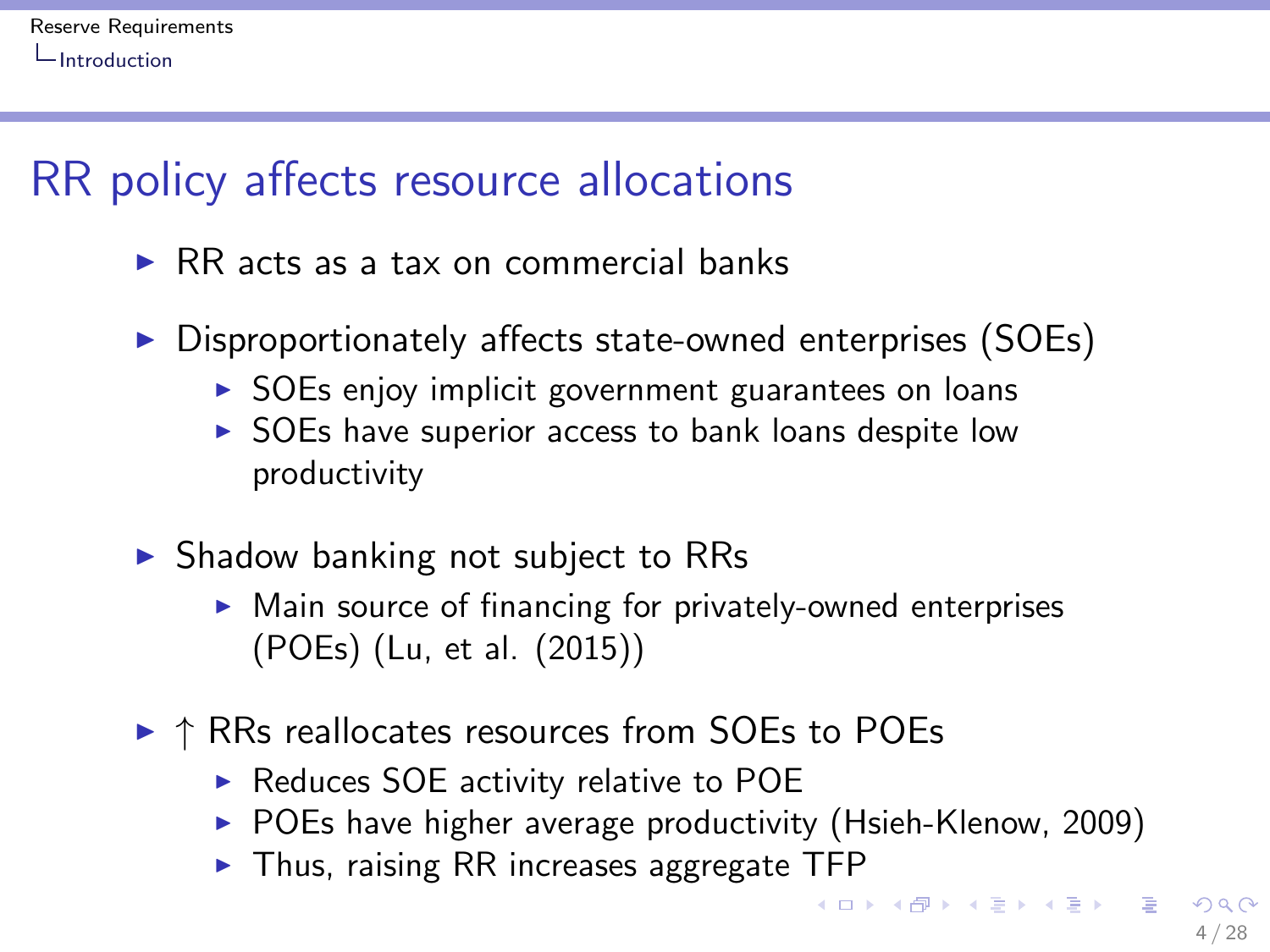## <span id="page-4-0"></span>Firm-level evidence of RR's reallocation effects

- ▶ Do RR increases reduce SOE stock returns relative to POE?
- $\triangleright$  Consider regression model:

$$
\sum_{h=-H}^{H} R_{j,t+h}^{e} = a_0 + a_1 \Delta RR_{t-1} + a_2 SOE_{jt} \times \Delta RR_{t-1} + a_3 SOE_{jt} + bZ_{jt} + \varepsilon_{jt}
$$

where  $R_{j,t+h}^e=R_{j,t+h}-\hat{\beta}_jR_{m,t+h}$  denotes risk-adjusted excess return,  $\Delta RR_{t-1}$  denotes changes in RR, and  $Z_{it}$  is a vector of controls (size, book-to-market, industry fixed effects, year fixed effects)

- $\blacktriangleright$  Focus on *relative* effects on SOEs ( $a_2 < 0$ ?)
- $\triangleright$  Daily data for non-financial firms listed on Shanghai/Shenzhen stock exchanges, 2005-2015
- $\blacktriangleright$  Identification: event study of RR announcement effects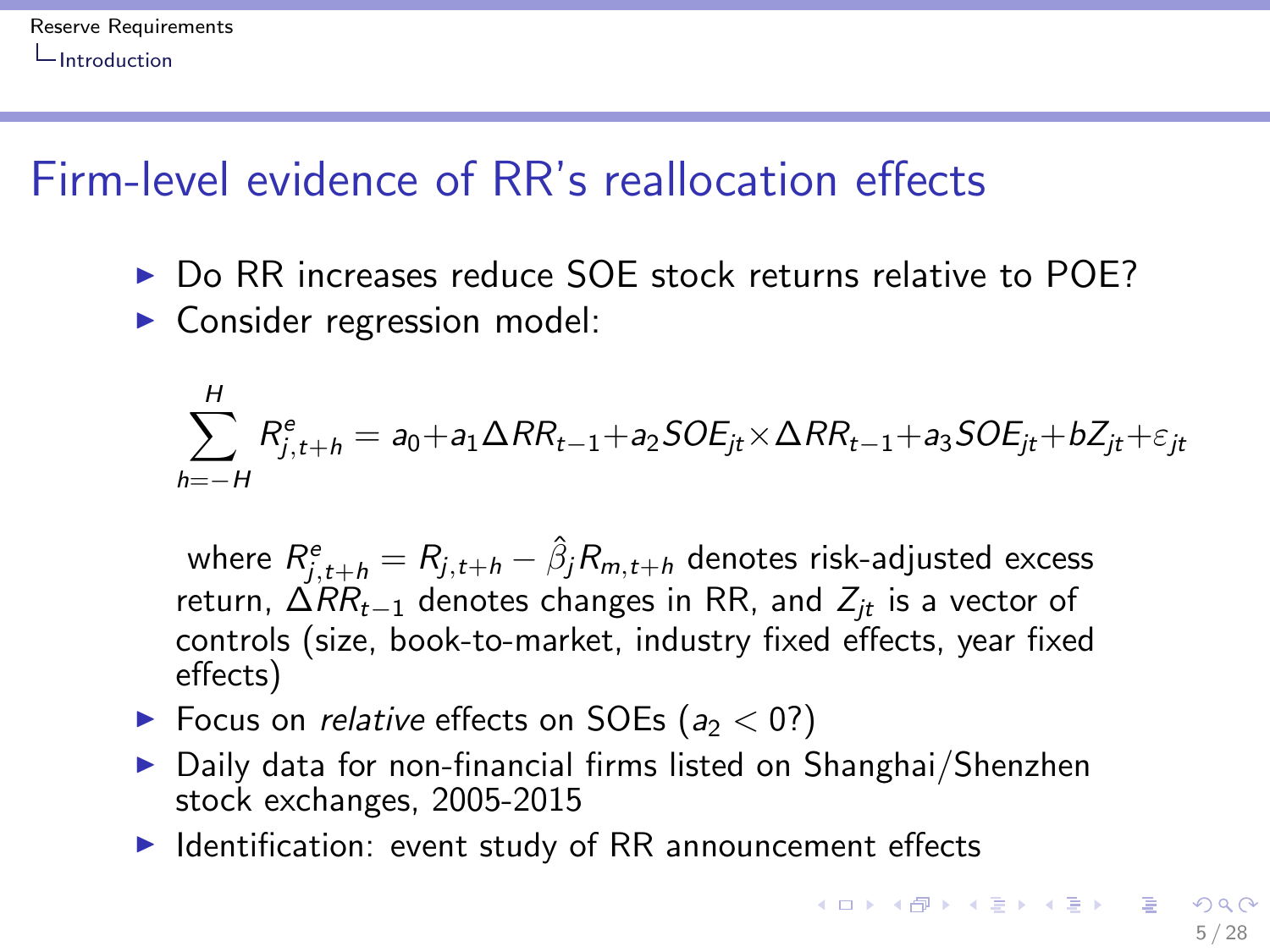## <span id="page-5-0"></span>RR announcements effects on stock returns

| Event window                                                          | 1-day $(H=0)$ | 3-day $(H=1)$ | 5-day $(H=2)$ |
|-----------------------------------------------------------------------|---------------|---------------|---------------|
| $\Delta RR_{t-1}$                                                     | 0.00206       | 0.00479       | 0.01057       |
|                                                                       | (7.20)        | (9.21)        | (15.74)       |
| $\mathsf{SOE}_{\mathsf{it}} \times \mathsf{\Delta RR}_{\mathsf{t}-1}$ | $-0.0012$     | $-0.00225$    | $-0.00442$    |
|                                                                       | $(-3.21)$     | $(-3.32)$     | $(-5.05)$     |
| $SOE_{it}$                                                            | $-0.00007$    | $-0.00026$    | $-0.00041$    |
|                                                                       | $(-2.60)$     | $(-5.29)$     | $(-6.47)$     |
| <i>Size<sub>it</sub></i>                                              | $-0.00034$    | $-0.00099$    | $-0.00155$    |
|                                                                       | $(-27)$       | $(-43)$       | $(-53)$       |
| $BM_{it}$                                                             | 0.00009       | 0.00024       | 0.00047       |
|                                                                       | (2.22)        | (3.29)        | (4.96)        |
| Sample size                                                           | 4,119,971     | 4,079,847     | 4,0003,53     |
| $R^2$                                                                 | 0.00071       | 0.00182       | 0.00288       |

イロト 不優 ト 不差 ト 不差 トー 差し  $299$ 

6 / 28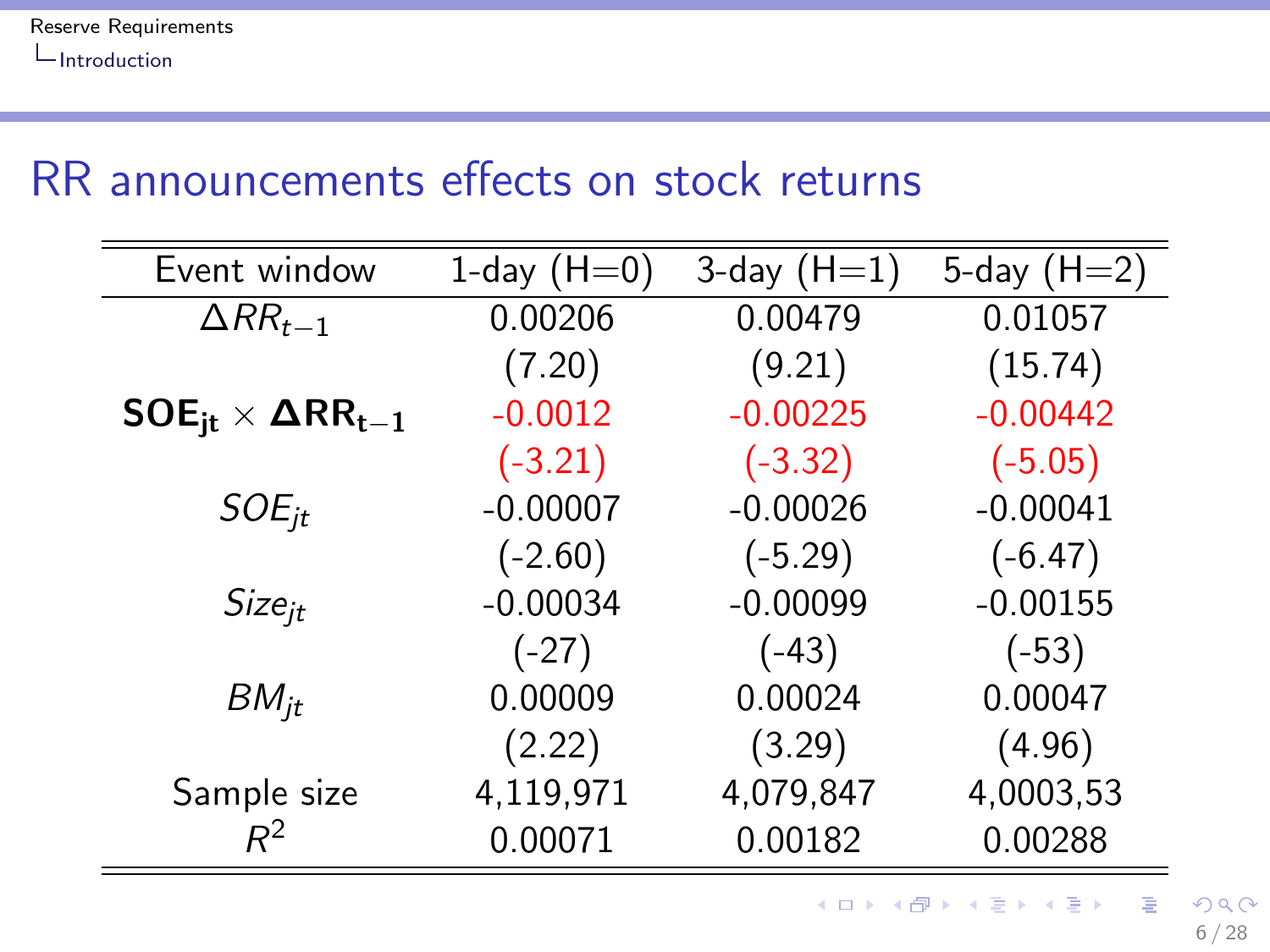# <span id="page-6-0"></span>RR announcement effects mostly observed in post-stimulus period

|                                                                       | Pre-stimulus (2005-2008) |               | Post-stimulus (2009-2015) |                    |
|-----------------------------------------------------------------------|--------------------------|---------------|---------------------------|--------------------|
| Event window                                                          | 1-day $(H=0)$            | 3-day $(H=1)$ | 1-day $(H=0)$             | $3$ -day ( $H=1$ ) |
| $\Delta RR_{t-1}$                                                     | 0.0010                   | 0.0003        | 0.0029                    | 0.0081             |
|                                                                       | (2.00)                   | (0.31)        | (8.08)                    | (12.57)            |
| $\mathsf{SOE}_{\mathsf{it}} \times \mathsf{\Delta RR}_{\mathsf{t}-1}$ | 0.0001                   | 0.0012        | $-0.0024$                 | $-0.0046$          |
|                                                                       | (0.11)                   | (1.03)        | $(-4.78)$                 | $-5.03$            |
| $SOE_{it}$                                                            | 0.00002                  | 0.0005        | $-0.0002$                 | $-0.0005$          |
|                                                                       | (2.90)                   | (4.09)        | $(-4.85)$                 | (-8.86)            |
| Size <sub>it</sub>                                                    | $-0.0003$                | $-0.0008$     | $-0.0004$                 | $-0.0011$          |
|                                                                       | (-9)                     | $(-14)$       | $(-26)$                   | $(-41)$            |
| $BM_{it}$                                                             | 0.0000                   | 0.0001        | 0.0001                    | 0.0004             |
|                                                                       | $(-0.25)$                | $(-0.56)$     | (2.91)                    | (4.50)             |
| Sample size                                                           | 1,018,628                | 1,003,518     | 3,101,343                 | 3,076,329          |
|                                                                       | 0.0005                   | 0.0011        | 0.0008                    | 0.0022             |

7 / 28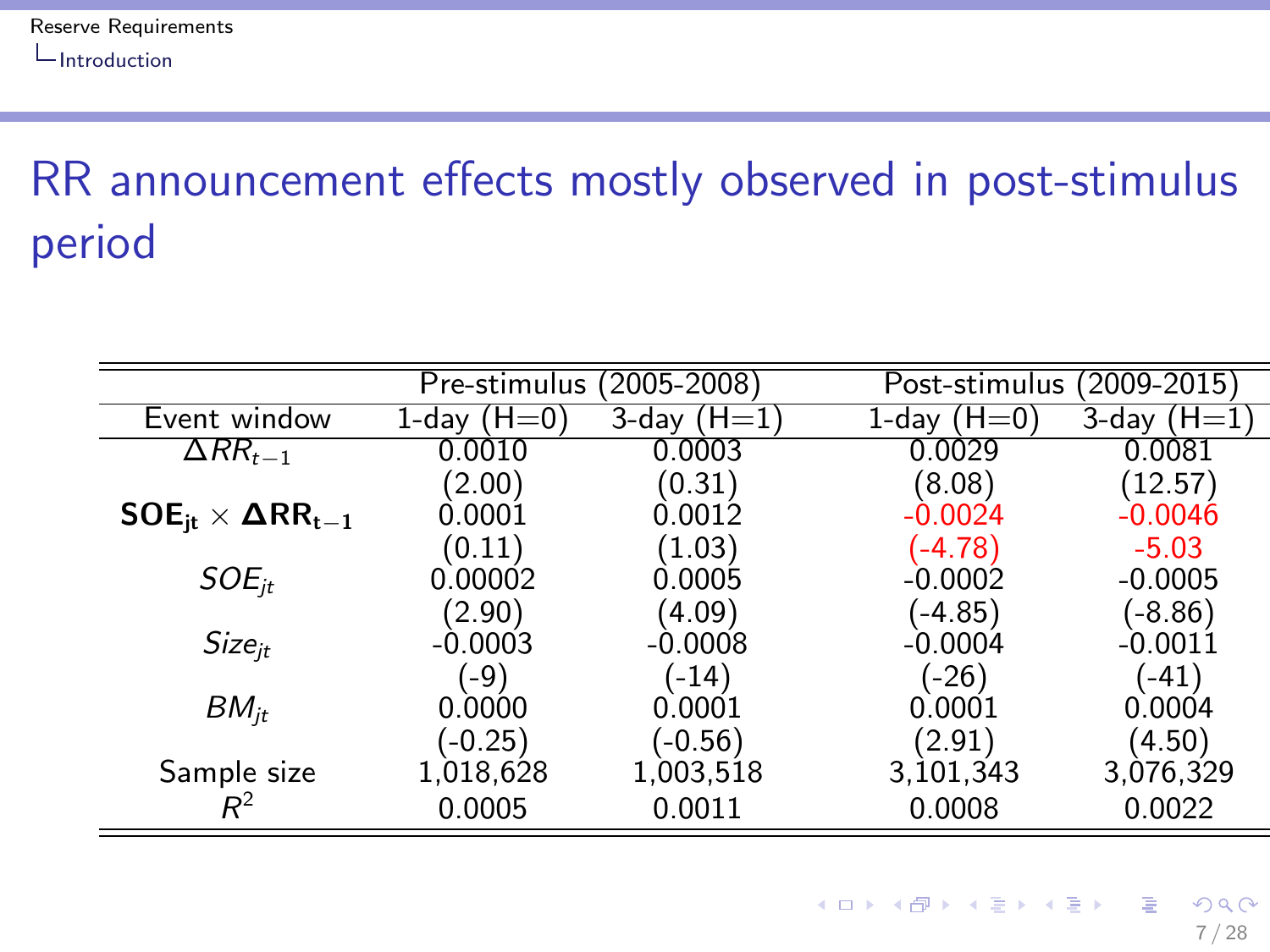## Macro effects: RR  $\uparrow \Rightarrow$  lending rate  $\uparrow$  and banks' on-balance-sheet loans ↓



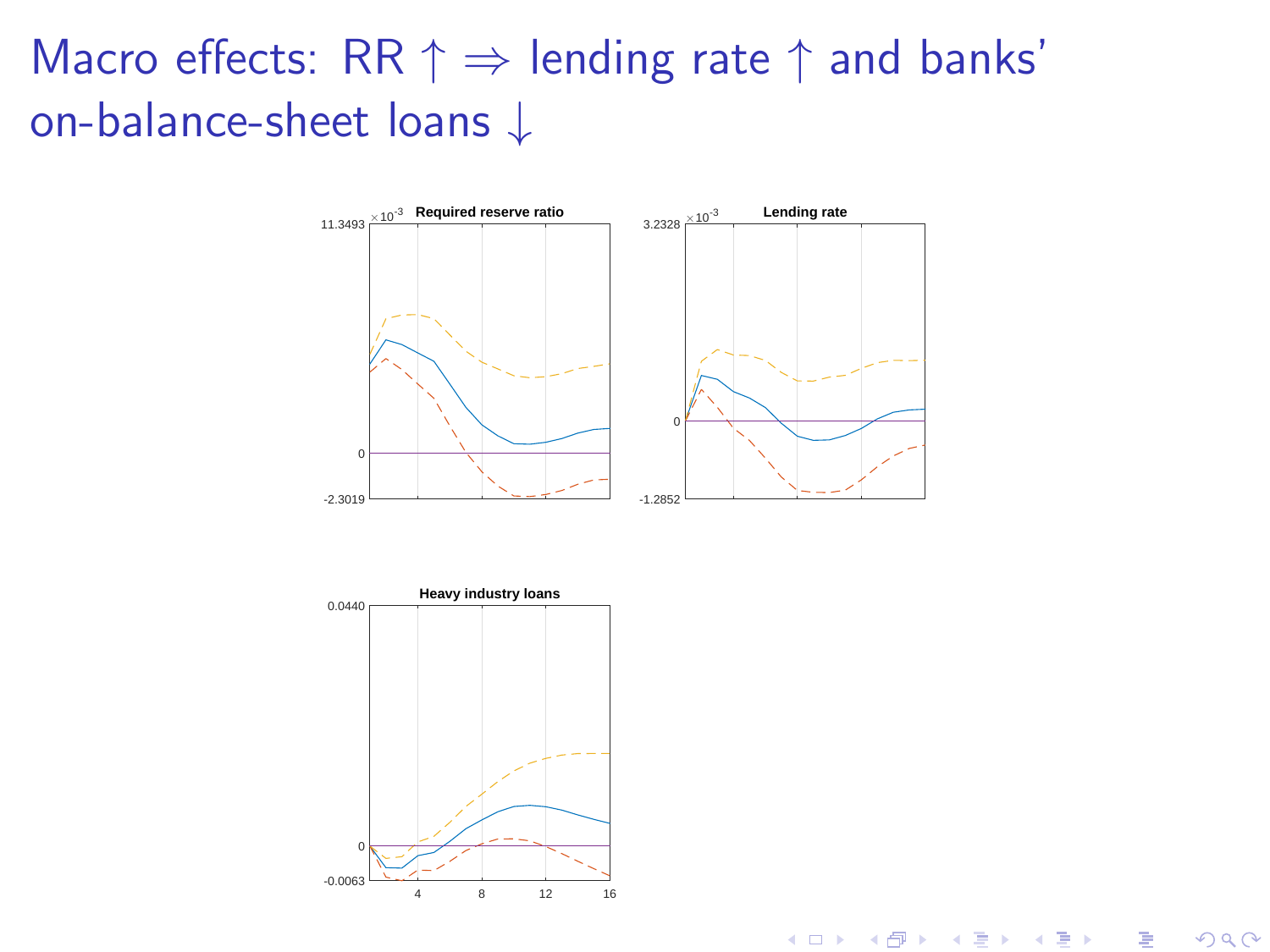## Macro effects:  $RR \uparrow$  reallocates investment away from SOEs



**K ロ ト K 御 ト K 君 ト K 君 ト** 重  $2Q$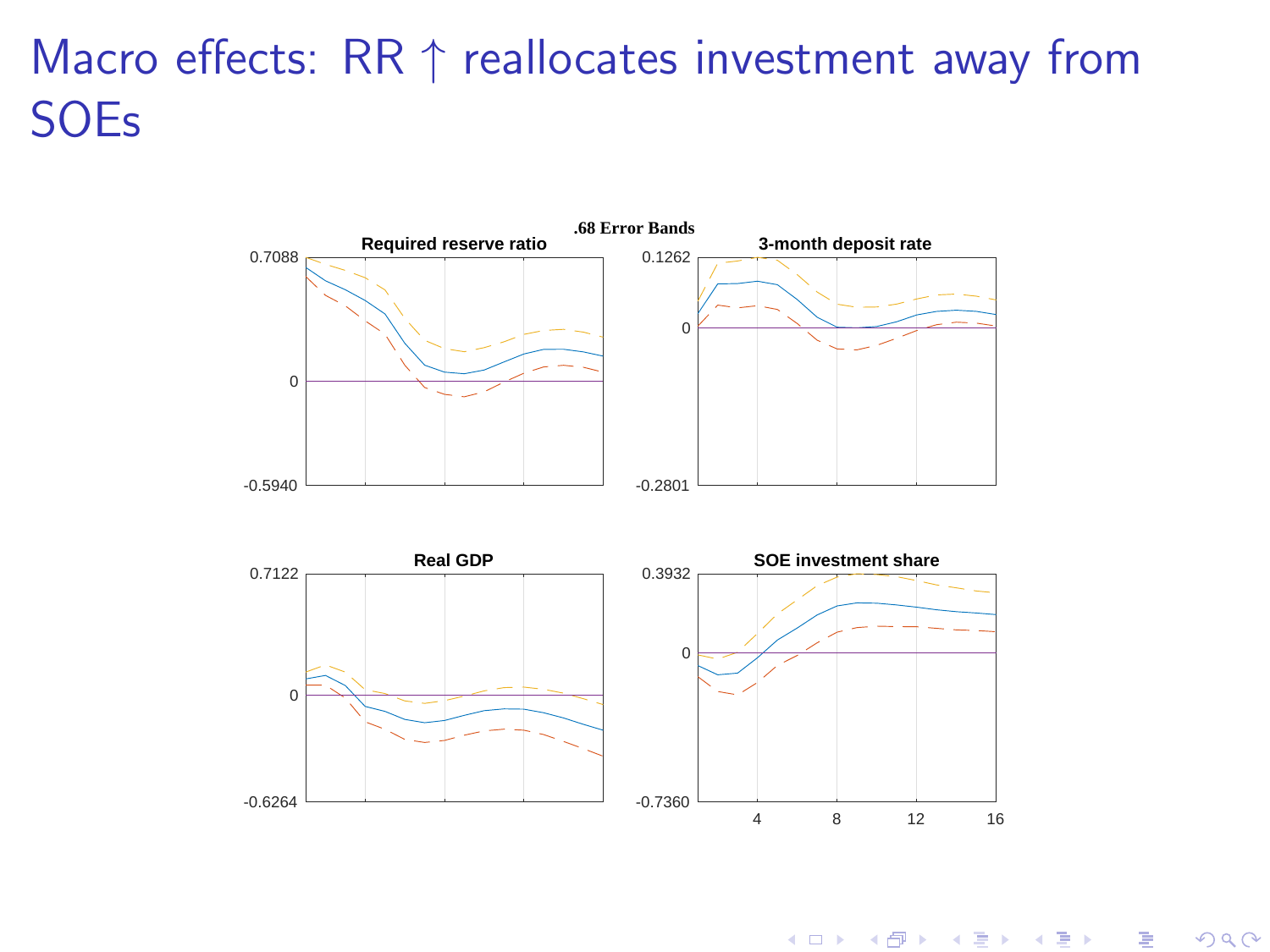## <span id="page-9-0"></span>What we do

- $\triangleright$  Build a two-sector DSGE model with financial frictions and Chinese characteristics to study:
	- 1. implications of RR policy for allocation efficiency, aggregate productivity, and social welfare

10 / 28

K ロ ▶ K @ ▶ K 할 ▶ K 할 ▶ ( 할 ) 900

- 2. role of RR policy in stabilizing business cycle fluctuations
- 3. optimal simple RR rule vs. interest rate rule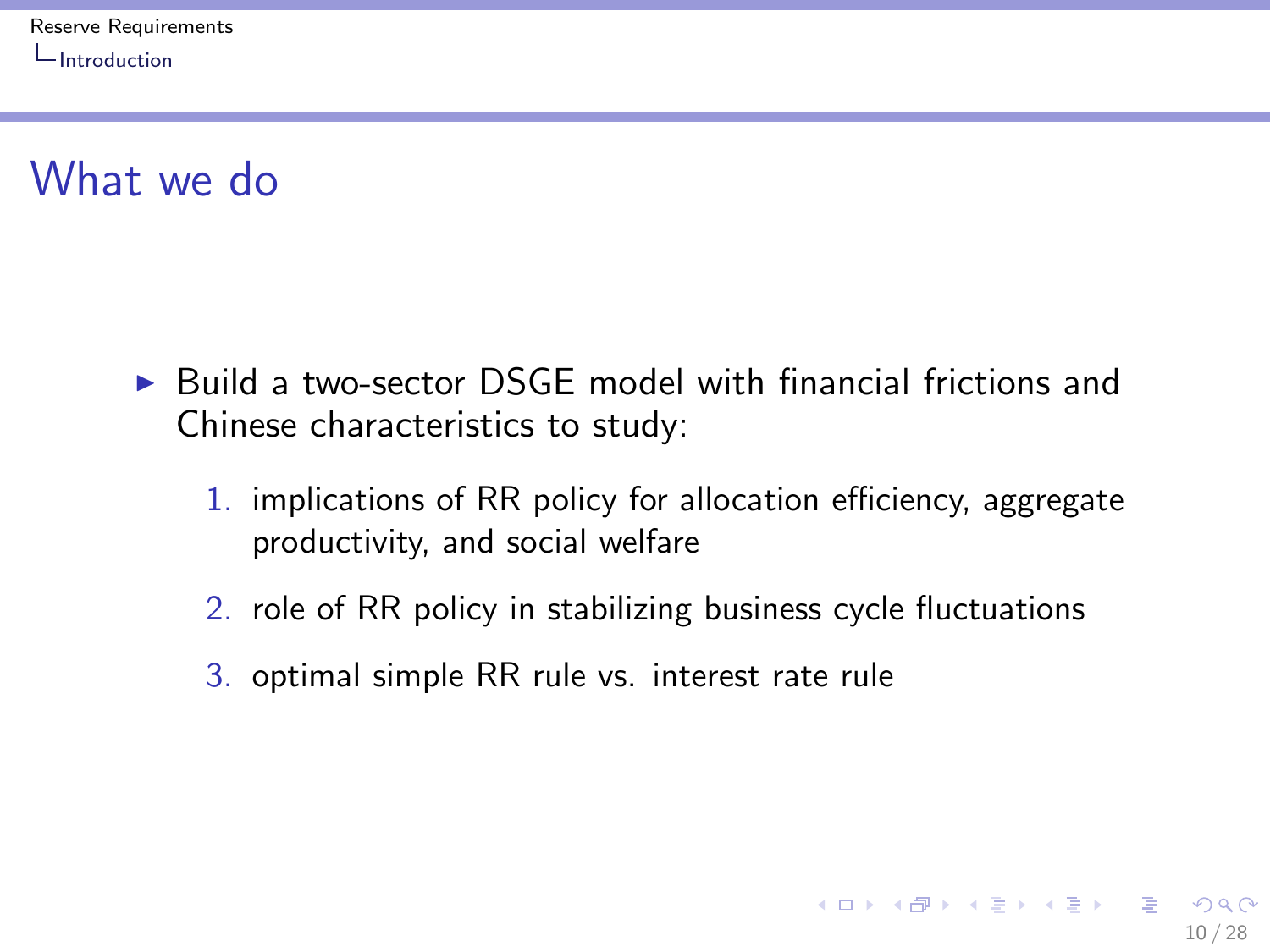## <span id="page-10-0"></span>Two main findings

- 1. RR policy useful for improving steady state allocations
	- $\triangleright$  RR acts as tax on formal banking and SOE activity
	- $\triangleright$  Raising RR improves aggregate productivity by diverting capital to more productive POEs
	- $\triangleright$  But it also raises SOE bailout costs  $\rightarrow$  interior optimal RR
- 2. RR policy complementary to conventional interest rate policy for macro stabilization
	- Interest rate easing stimulates general activity in both sectors
	- $\triangleright$  But RR easing stimulates *relative* activity of SOEs
	- $\triangleright$  RR particularly useful for stabilizing inefficient relative price fluctuations under gov't guarantees of SOE debt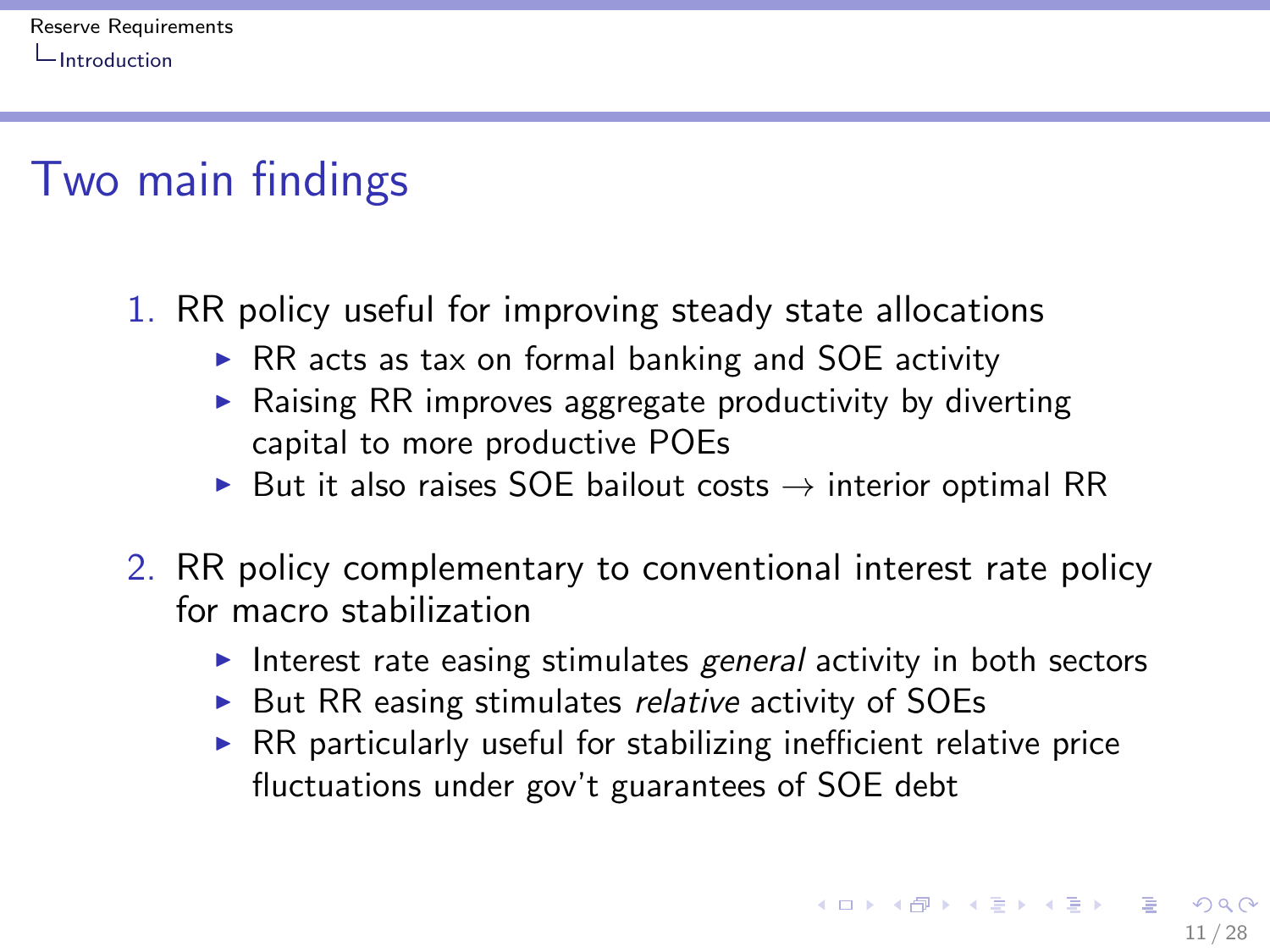## <span id="page-11-0"></span>Two sector DSGE model

- $\triangleright$  Representative household consumes, saves, and supplies labor
- $\triangleright$  Retail sector: use wholesale goods as inputs; monopolistic competition and sticky prices
- $\triangleright$  Wholesale sector: intermediate goods produced by SOEs and POEs imperfect substitutes
	- $\triangleright$  POEs have higher average productivity (Hsieh-Klenow, 2009)
	- $\triangleright$  External financing for working capital subject to costly state verification: financial accelerator (BGG, 1999)
- $\triangleright$  Banks provide working capital to firms in both sectors
	- $\triangleright$  Loans to SOEs are subject to RR, but debt guaranteed by government (on-balance-sheet)
	- $\triangleright$  Loans to POEs exempt from RR, but no government guarantees (off-balance-sheet) **KORK EX KEY A BY A GAR**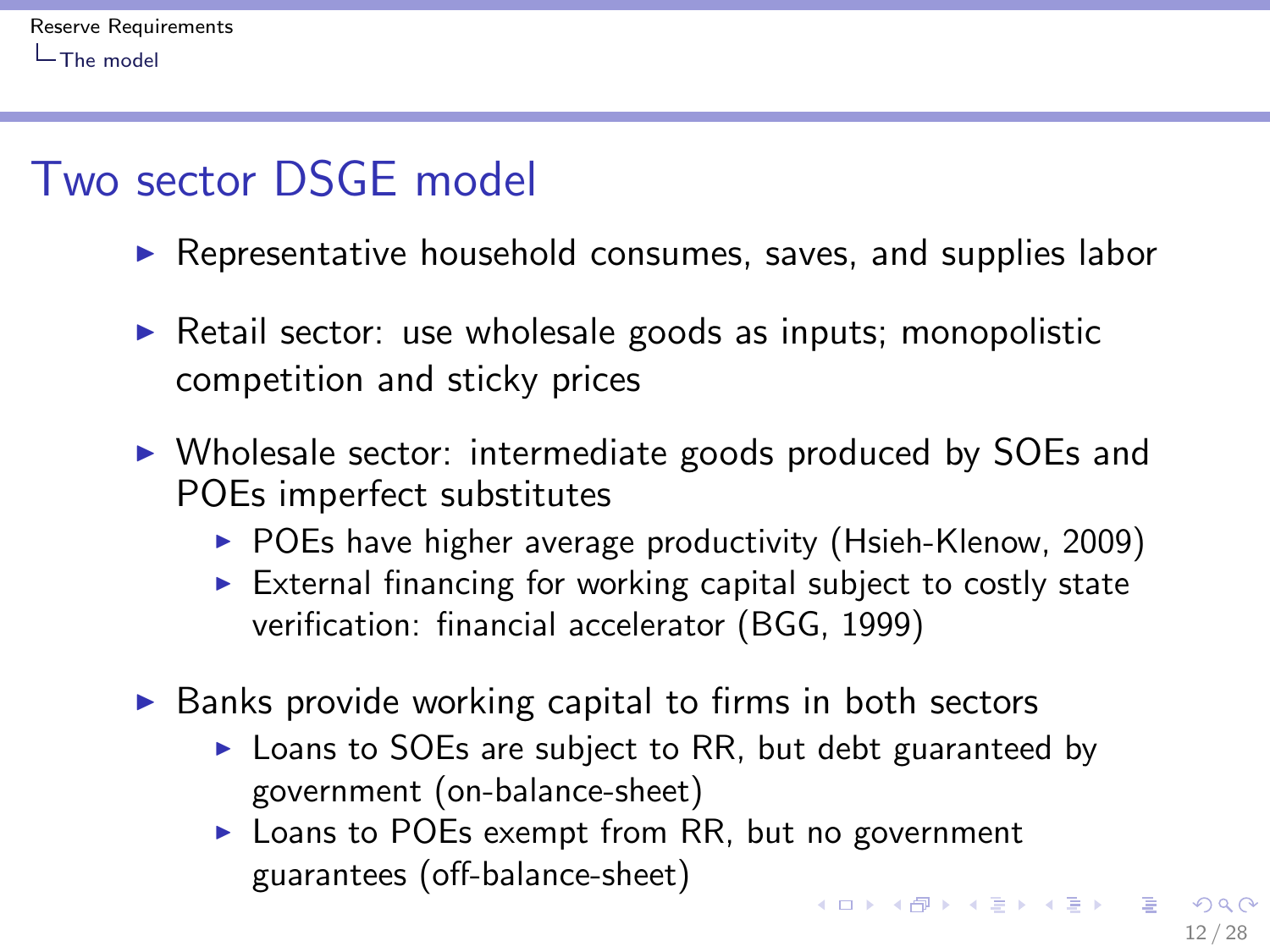#### <span id="page-12-0"></span>Representative household

 $\blacktriangleright$  Utility function

$$
U = \mathrm{E} \sum_{t=0}^{\infty} \beta_t \left[ \ln(C_t) - \Psi \frac{H_t^{1+\eta}}{1+\eta} \right],
$$

 $\blacktriangleright$  Budget constraints

$$
C_t + I_t + \frac{D_t}{P_t} = w_t H_t + r_t^k K_{t-1} + R_{t-1} \frac{D_{t-1}}{P_t} + T_t
$$

 $\triangleright$  Capital accumulation with adjustment costs (CEE 2005)

$$
K_t = (1-\delta)K_{t-1} + \left[1 - \frac{\Omega_k}{2}\left(\frac{l_t}{l_{t-1}} - g_l\right)^2\right]l_t,
$$

 $QQ$ 13 / 28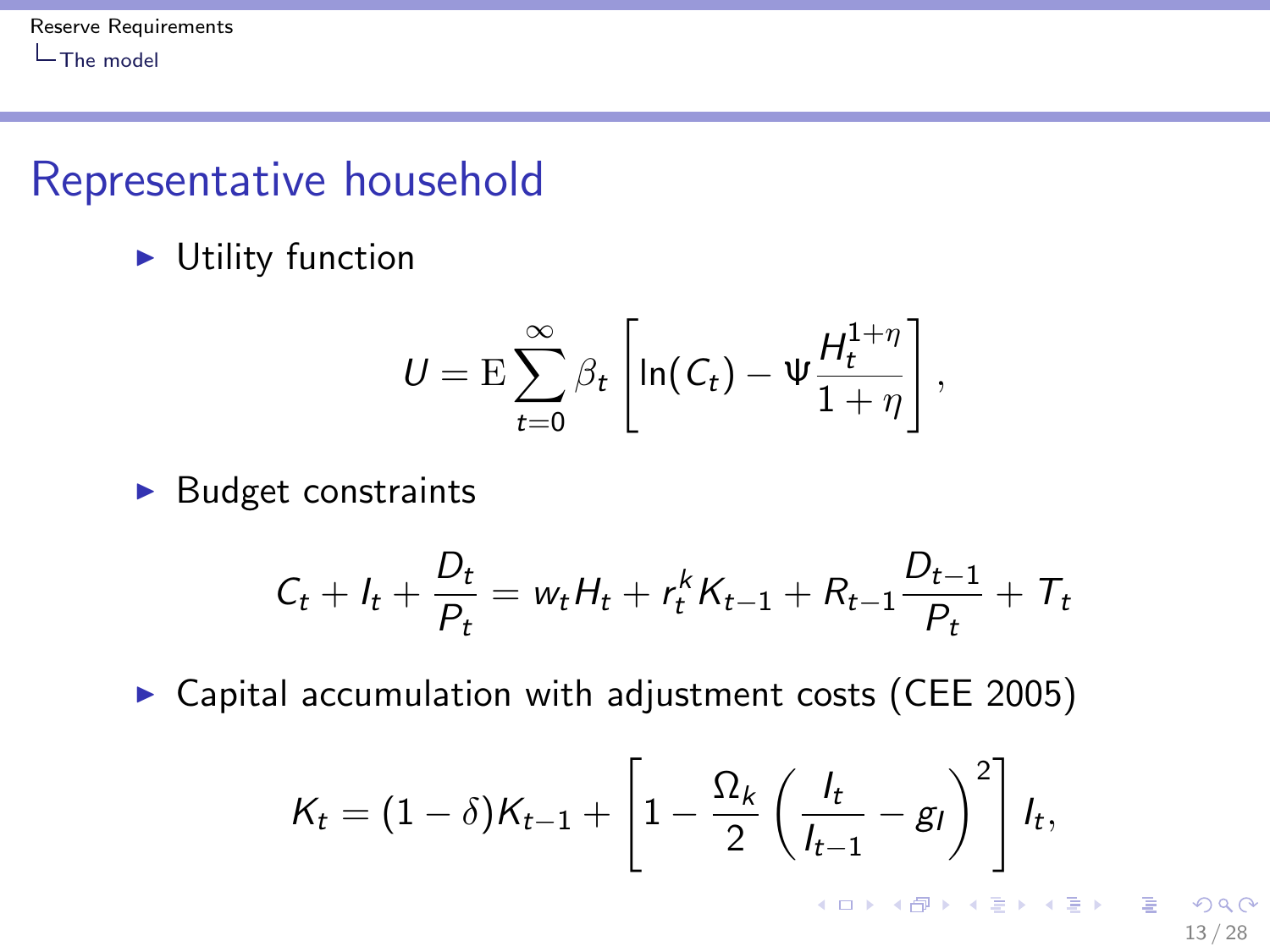<span id="page-13-0"></span>Retail sector

 $\triangleright$  Final good CES composite of differentiated retail products

$$
Y^f = \left[ \int_0^1 Y_t(z)^{(\epsilon - 1)/\epsilon} dz \right]^{\epsilon/(\epsilon - 1)}
$$

 $\triangleright$  Demand curve facing each retailer

$$
Y_t(z) = \left(\frac{P_t(z)}{P_t}\right)^{-\epsilon} Y_t^t
$$

 $\triangleright$  Monopolistic competition in retail markets, with quadratic price adjustment costs (Rotemberg, 1982)

$$
\frac{\Omega_p}{2}\left(\frac{P_t(z)}{\pi P_{t-1}(z)}-1\right)^2C_t
$$

 $\triangleright$  Optimal price decision  $\rightarrow$  Phillips curve

**A O A Y A B A SHAKE**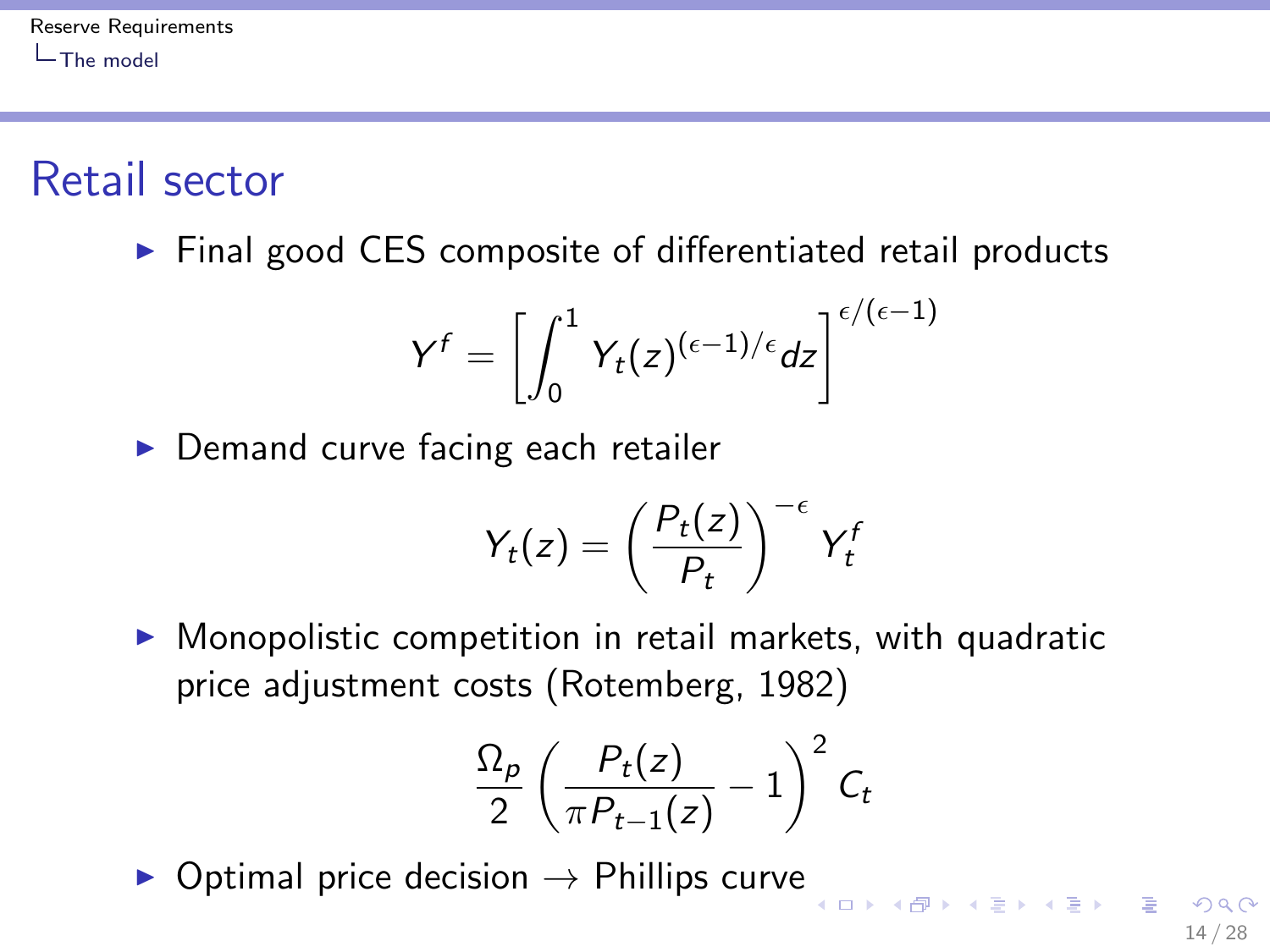## <span id="page-14-0"></span>Production technologies

wher

▶ Wholesale good: CES composite of SOE and POE products (imperfect substitutes)

$$
M_t = \left(\phi Y_{st}^{\frac{\sigma_m-1}{\sigma_m}} + (1-\phi) Y_{pt}^{\frac{\sigma_m-1}{\sigma_m}}\right)^{\frac{\sigma_m}{\sigma_m-1}}
$$

Intermediate good production in sector  $j \in \{s, p\}$ 

$$
Y_{jt} = A_{jt} \omega_{jt} (K_{jt})^{1-\alpha} \left[ (H_{jt}^e)^{1-\theta} H_{jt}^{\theta} \right]^{\alpha},
$$

- I Idiosyncratic productivity shock  $\omega_{it}$  drawn from  $F_{it}(\cdot)$
- $\blacktriangleright$  Sector-specific TFP  $A_{jt} = g^t A_{jt}^m$

$$
\ln A_{jt}^m = (1 - \rho_j) \ln \bar{A}_j + \rho_j \ln A_{j,t-1}^m + \epsilon_{jt},
$$
  
ee  $\bar{A}_s < \bar{A}_p$ 

15 / 28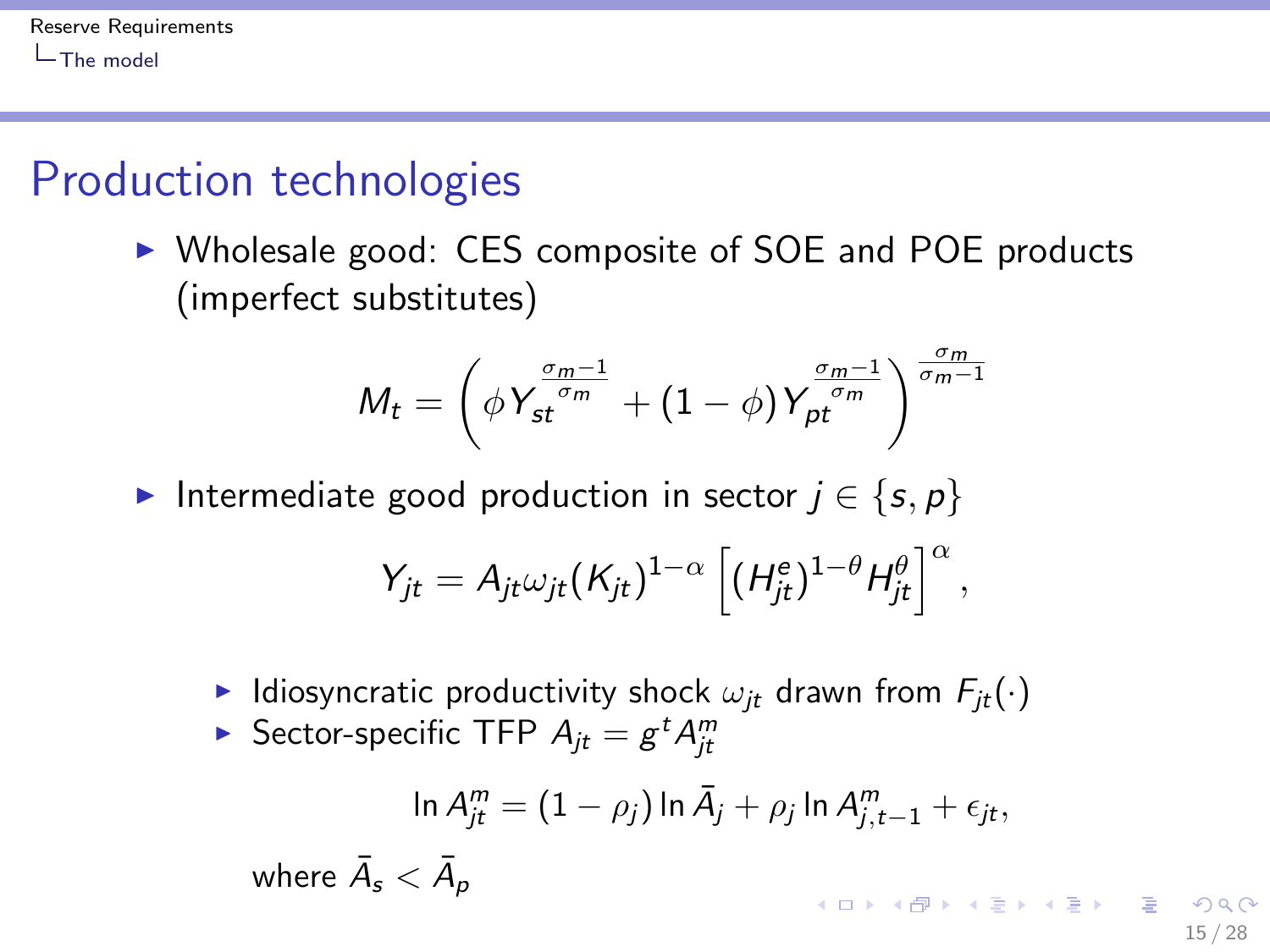## <span id="page-15-0"></span>Financial frictions and defaults

 $\triangleright$  Working capital constraint satisfies

$$
\frac{N_{j,t-1}+B_{jt}}{P_t}=w_t H_{jt}+w_{jt}^e H_{jt}^e+r_t^k K_{jt}
$$

where  $w_{jt}^e$  is the real wage rate of managerial labor

Firms default if realized productivity  $\omega_{it}$  sufficiently low:

$$
\omega_{jt} < \bar{\omega}_{jt} \equiv \frac{Z_{jt}B_{jt}}{\tilde{A}_{jt}(N_{j,t-1} + B_{jt})}
$$

where  $\mathsf{Z}_{j,t}$  is contractual rate of interest

- $\triangleright$  Defaulting firms liquidated, with fraction  $m_i$  output lost
- ▶ Government covers loan losses on SOE loans (but not POE loans) using lump sum taxes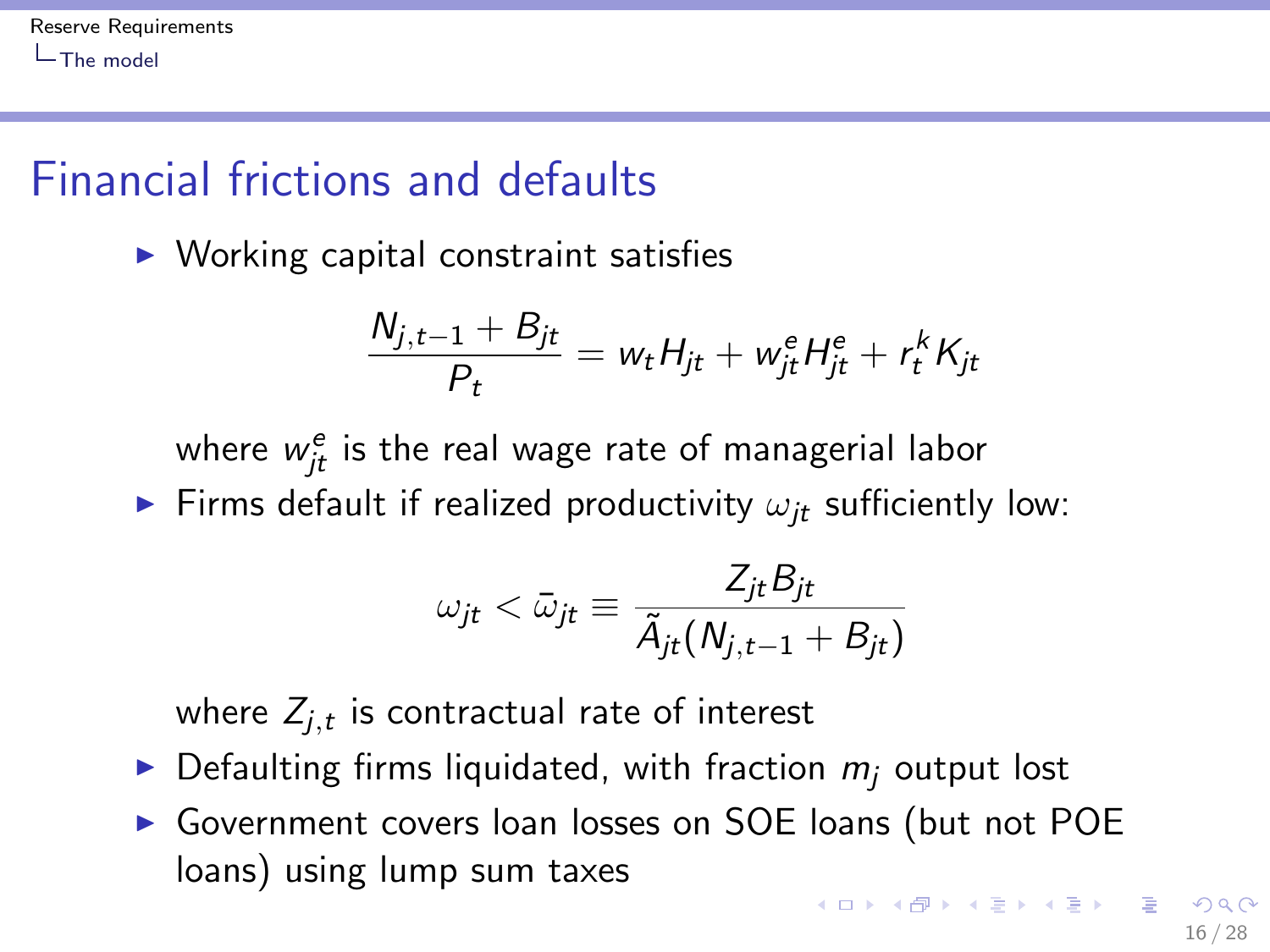#### <span id="page-16-0"></span>Financial intermediaries

- $\triangleright$  Banks take deposits from household at rate  $R_t$
- $\triangleright$  On-balance-sheet loans to SOEs subject to RR
	- ▶ RR drives wedge between loan and deposit rates  $→$  tax on SOE borrowing
	- Government guarantees imply risk-free loan rate  $R_{st}$  for SOEs

$$
(R_{st}-1)(1-\tau_t)=(R_t-1).
$$

- ▶ Off-balance-sheet loans to POEs not subject to RR
	- Funding cost  $R_{pt} = R_t$
	- $\triangleright$  No government guarantees on POE debt  $\Rightarrow$  default premium (credit spread) over funding cost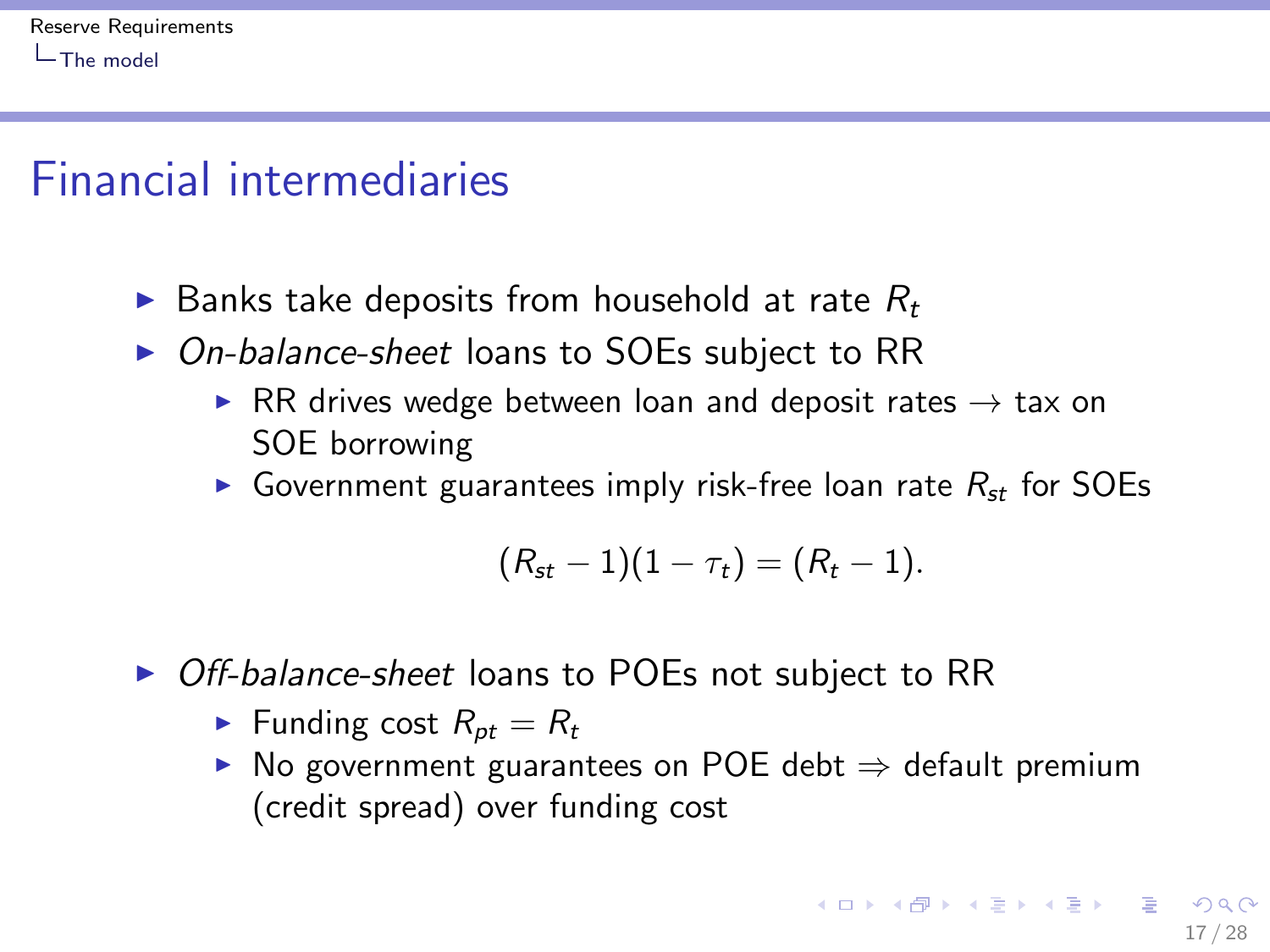## <span id="page-17-0"></span>Financial contracts

**•** Optimal financial contract is a pair  $(\bar{\omega}_{it}, B_{it})$  that solves

$$
\max \tilde{A}_{jt}(N_{j,t-1}+B_{jt})f(\overline{\omega}_{jt})
$$

 $\triangleright$  subject to the lender's participation constraint

$$
\widetilde{A}_{jt}(N_{j,t-1}+B_{jt})g(\overline{\omega}_{jt})\geq R_{jt}B_{jt}
$$

where  $B_{it}$  denotes loan amount and  $\bar{\omega}_{it}$  is cutoff productivity for firm solvency

 $\triangleright$  Defaults socially costly:

$$
f(\overline{\omega}_{jt})+g(\overline{\omega}_{jt})=1-m_j\int_0^{\overline{\omega}_{jt}}\omega dF(\omega)+l_j\int_0^{\overline{\omega}_{jt}}[\overline{\omega}_{jt}-(1-m_j)\omega]dF(\omega)
$$

where  $l_s = 1$  and  $l_p = 0$  are guarantee ratios on SOE and POE lending respectively K ロ ▶ K @ ▶ K 할 ▶ K 할 ▶ ... 할 ...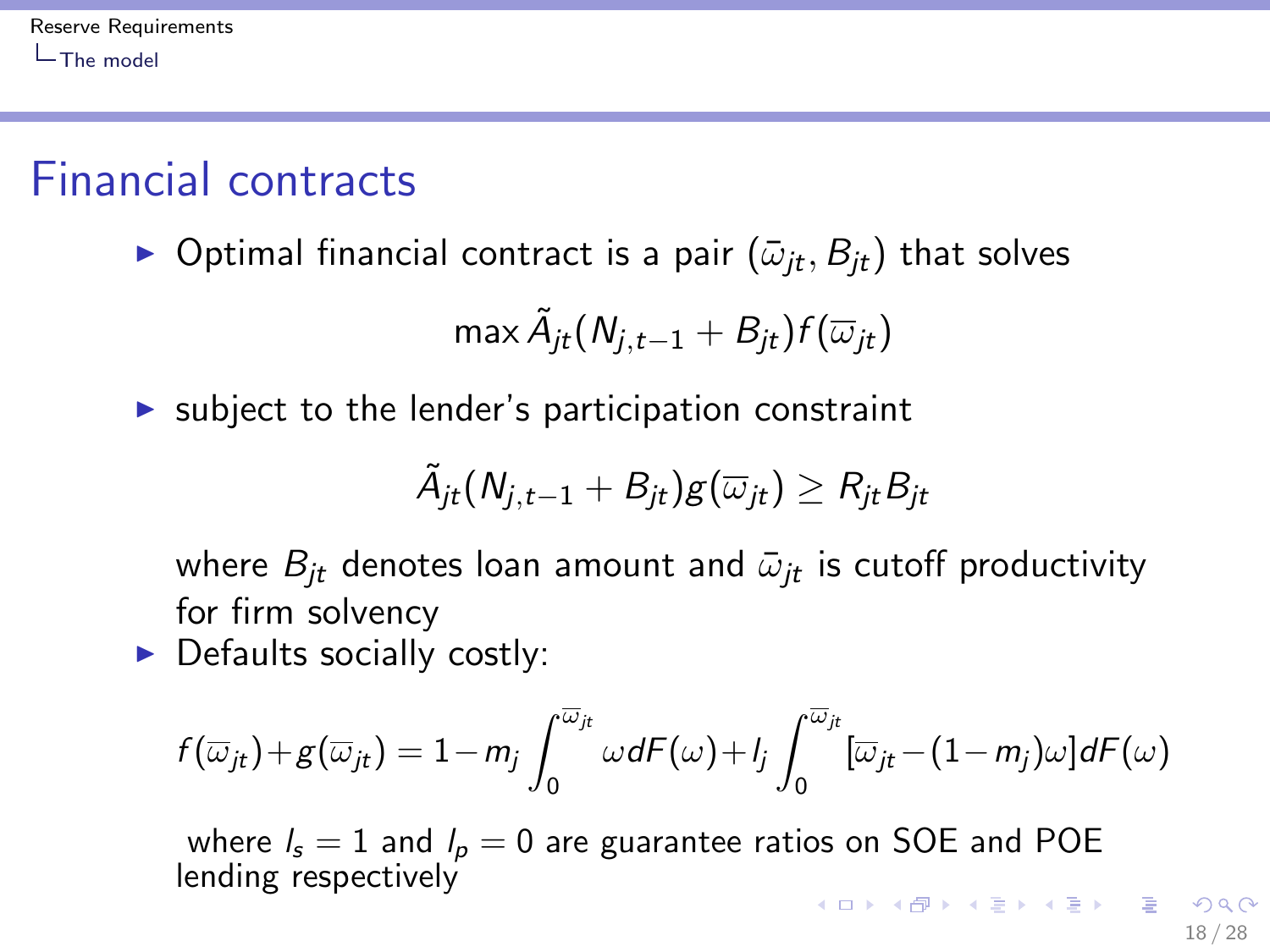# <span id="page-18-0"></span>Monetary policy

- $\triangleright$  Two instruments for monetary policy: deposit rate and RR
- $\blacktriangleright$  Interest rate rule

$$
\ln\left(\frac{R_t}{R}\right) = \psi_{rp} \ln\left(\frac{\pi_t}{\bar{\pi}}\right) + \psi_{ry} \ln\left(\frac{G\tilde{D}P_t}{G\tilde{D}P}\right)
$$

 $\blacktriangleright$  Reserve requirement rule

$$
\ln\left(\frac{\tau_t}{\bar{\tau}}\right) = \psi_{\tau p} \ln\left(\frac{\pi_t}{\bar{\pi}}\right) + \psi_{\tau y} \ln\left(\frac{\tilde{G}\tilde{D}P_t}{\tilde{G}\tilde{D}P}\right)
$$

 $\triangleright$  Benchmark model: Taylor rule and constant RR

$$
\tau_t = \bar{\tau}
$$

19 / 28

 $\Omega$ 

イロト 不優 ト 不差 ト 不差 トー 差し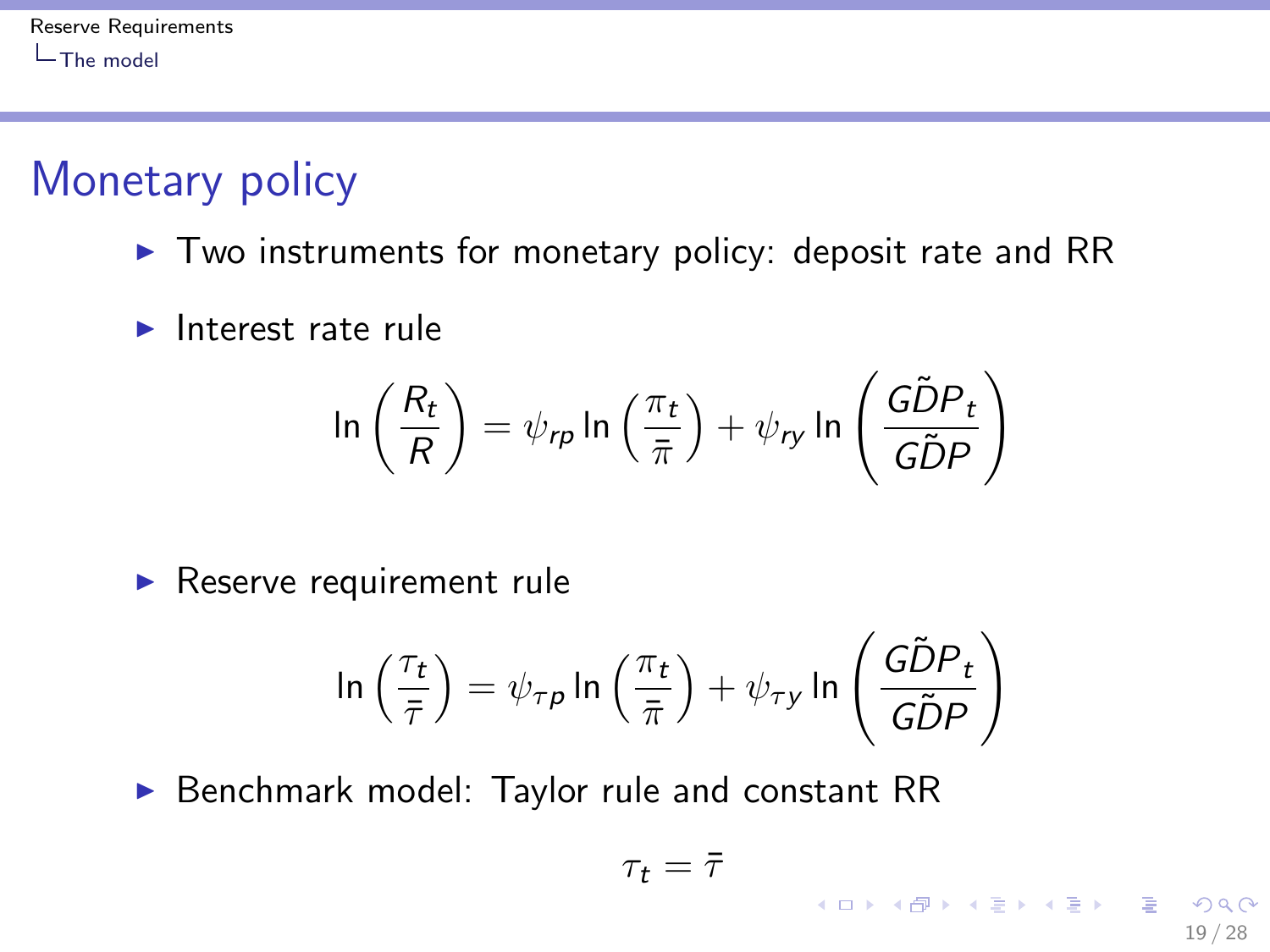#### <span id="page-19-0"></span>Steady state impact of RR increase



- ▶ Reallocation from SOE to POE improves TFP
- $\blacktriangleright$  Higher funding costs increase SOE bankruptcies
- Frad[e](#page-18-0)off  $\Rightarrow$  $\Rightarrow$  $\Rightarrow$  interio[r o](#page-19-0)ptim[u](#page-20-0)m  $\tau^* = 0.34$  $\tau^* = 0.34$  $\tau^* = 0.34$  [u](#page-18-0)[nd](#page-20-0)er our [c](#page-19-0)a[l](#page-27-0)[ib](#page-18-0)ra[ti](#page-27-0)[on](#page-0-0)

 $2990$ 20 / 28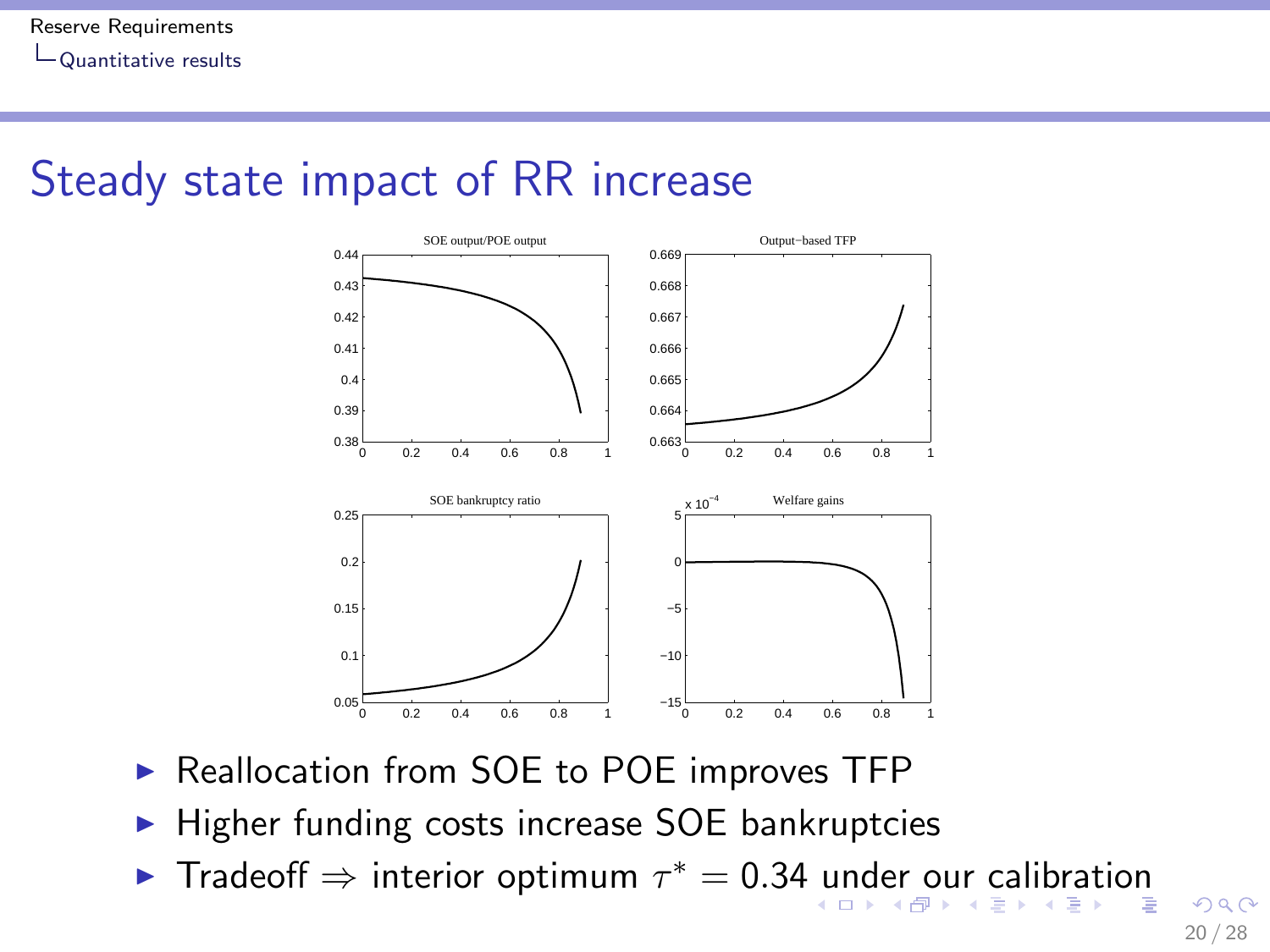## <span id="page-20-0"></span>Volatilities and welfare: Aggregate TFP shock

| Variables            | Benchmark                | Optimal $\tau$ rule | Optimal R rule | Jointly optimal rule |  |
|----------------------|--------------------------|---------------------|----------------|----------------------|--|
|                      | Policy rule coefficients |                     |                |                      |  |
| $\psi_{\mathsf{rp}}$ | 1.50                     | 1.50                | 7.42           | 5.18                 |  |
| $\psi_{I\!V}$        | 0.20                     | 0.20                | 0.07           | $-0.12$              |  |
| $\psi_{\tau p}$      | 0.00                     | $-13.14$            | 0.00           | 11.67                |  |
| $\psi_{\tau\gamma}$  | 0.00                     | 4.81                | 0.00           | 15.96                |  |
|                      |                          | Volatility          |                |                      |  |
| <b>GDP</b>           | 8.618%                   | 8.155%              | 5.279%         | 4.952%               |  |
| $\pi$                | 3.409%                   | 3.231%              | 0.084%         | 0.136%               |  |
|                      | 6.118%                   | 5.950%              | 4.388%         | 4.306%               |  |
| Н                    | 2.103%                   | 1.835%              | 0.599%         | 0.416%               |  |
| R                    | 3.412%                   | 3.236%              | 0.398%         | 0.349%               |  |
| Ys                   | 9.091%                   | $6.999\%$           | 5.362%         | 3.415%               |  |
| Y,                   | 8.132%                   | 8.455%              | 5.552%         | 5.982%               |  |
| Welfare              |                          |                     |                |                      |  |
| Welfare gains        |                          | 0.2423%             | 1.1799%        | 1.1801%              |  |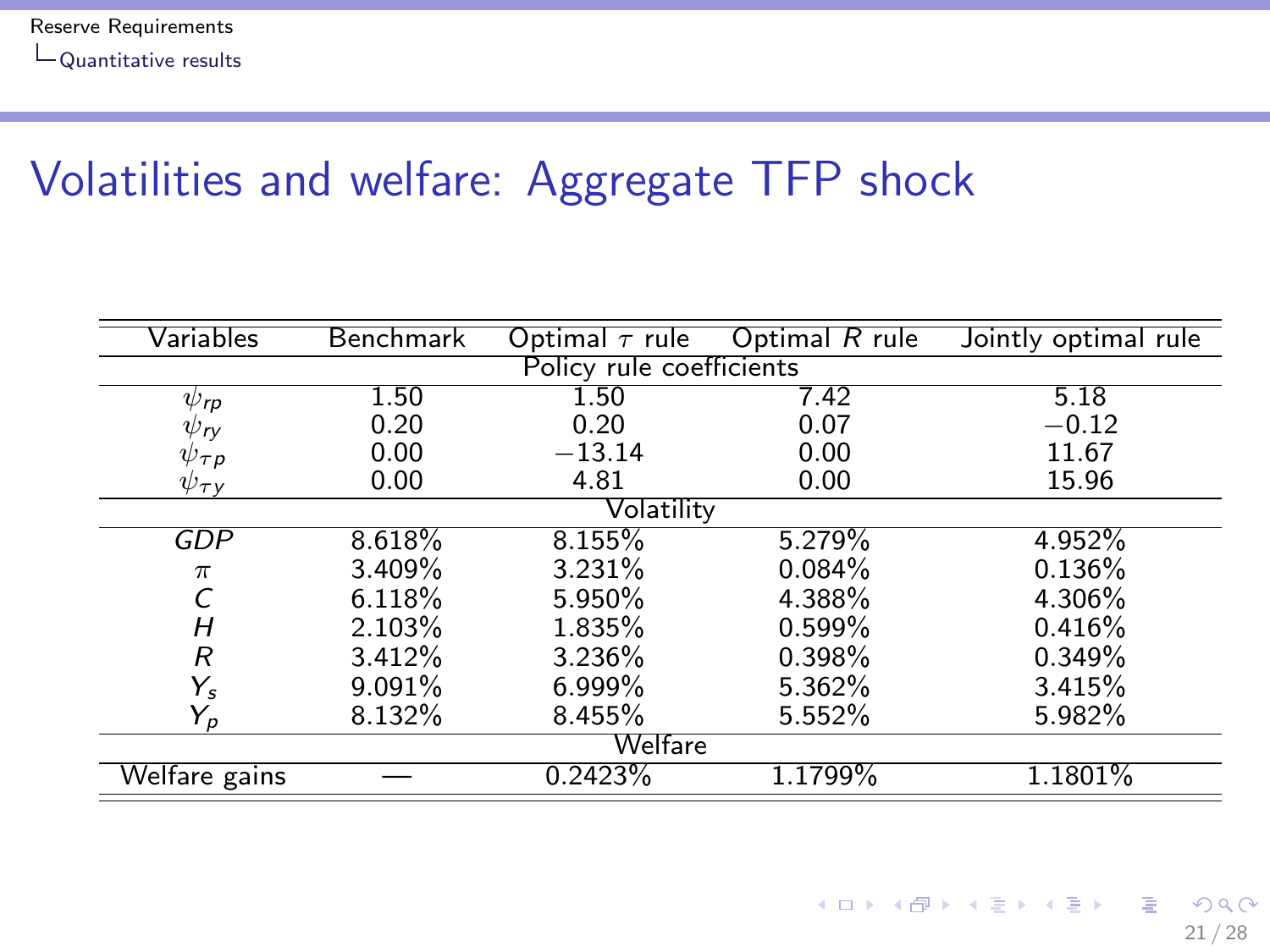## <span id="page-21-0"></span>Volatilities and welfare: SOE-specific TFP shock

| Variables            | <b>Benchmark</b>         | Optimal $\tau$ rule | Optimal R rule | Jointly optimal rule |  |  |
|----------------------|--------------------------|---------------------|----------------|----------------------|--|--|
|                      | Policy rule coefficients |                     |                |                      |  |  |
| $\psi_{\mathsf{rp}}$ | 1.50                     | 1.50                | 7.72           | 5.78                 |  |  |
| $\psi_{I}$           | 0.20                     | 0.20                | 0.32           | $-0.59$              |  |  |
| $\psi_{\tau}$ p      | 0.00                     | $-31.81$            | 0.00           | 71.72                |  |  |
| $\psi_{\tau\gamma}$  | 0.00                     | $-3.99$             | 0.00           | $-52.78$             |  |  |
|                      |                          | Volatility          |                |                      |  |  |
| GDP                  | 2.296%                   | 2.192%              | 1.471%         | 1.412%               |  |  |
| $\pi$                | 0.908%                   | 0.867%              | 0.075%         | 0.170%               |  |  |
|                      | 1.572%                   | 1.532%              | 1.116%         | 1.027%               |  |  |
| Н                    | 0.664%                   | 0.604%              | 0.293%         | 0.311%               |  |  |
| R                    | 0.911%                   | 0.871%              | 0.168%         | 0.203%               |  |  |
| $Y_{s}$              | 7.993%                   | 7.606%              | 7.314%         | 8.407%               |  |  |
| Y,                   | 1.479%                   | 1.435%              | 1.326%         | 1.785%               |  |  |
| Welfare              |                          |                     |                |                      |  |  |
| Welfare gains        |                          | 0.0126%             | 0.0648%        | 0.0734%              |  |  |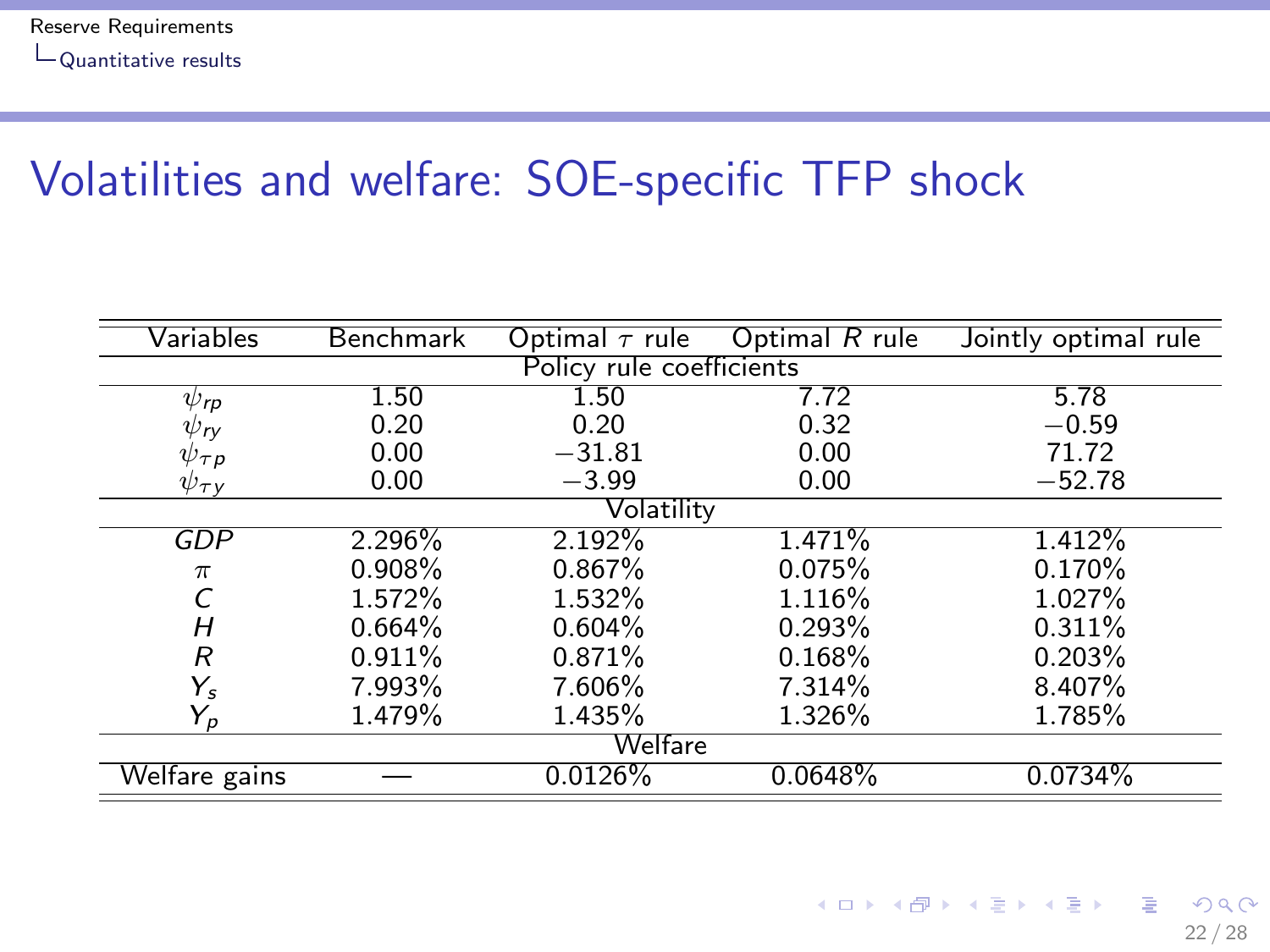#### <span id="page-22-0"></span>Aggregate Responses to TFP Shock: Benchmark



**E**  $299$ 23 / 28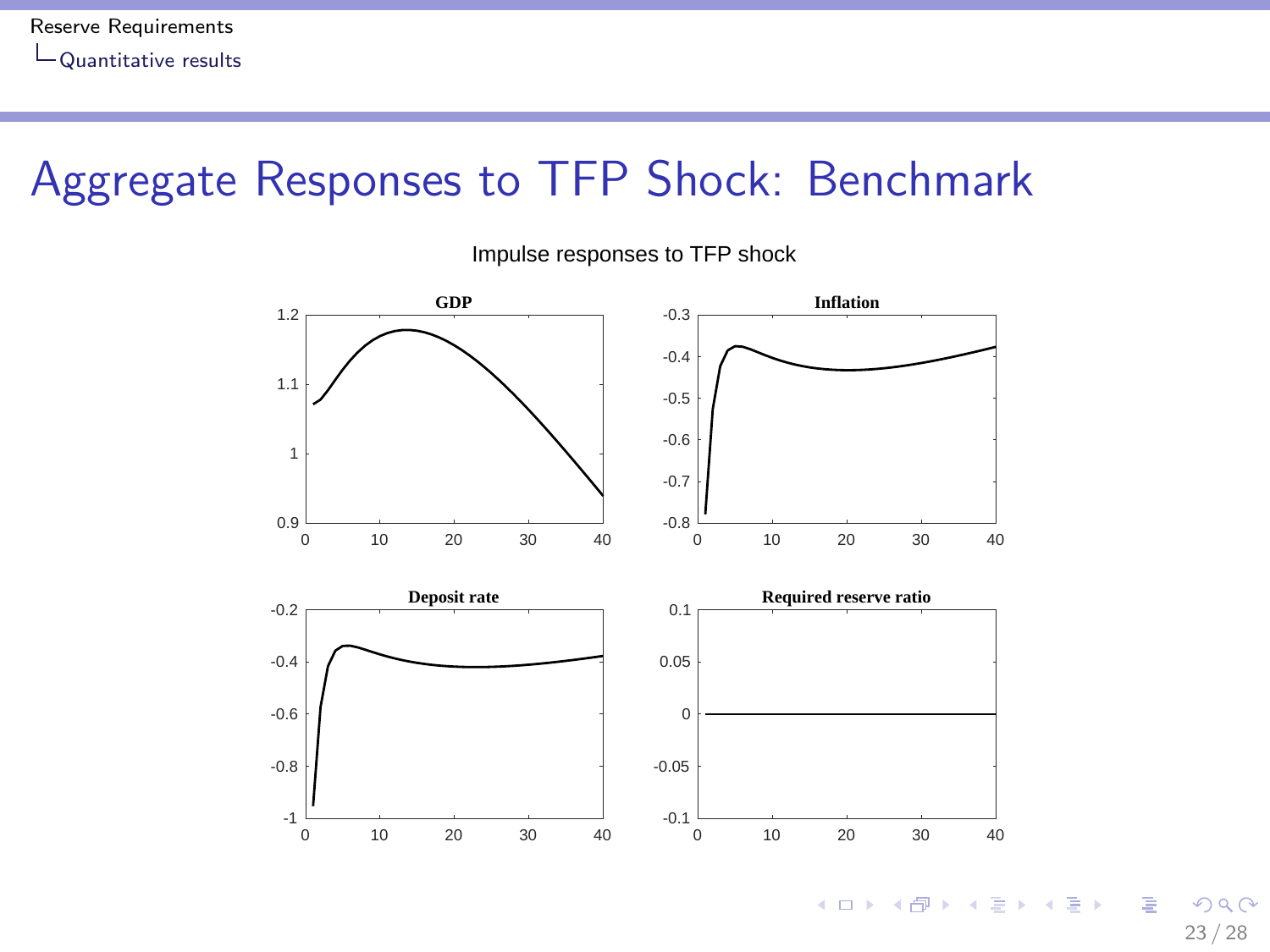#### <span id="page-23-0"></span>Sectoral responses to TFP shock: Benchmark

Impulse responses to TFP shock



 $\left\{ \begin{array}{ccc} 1 & 0 & 0 \\ 0 & 1 & 0 \end{array} \right.$ **E**  $2990$ 24 / 28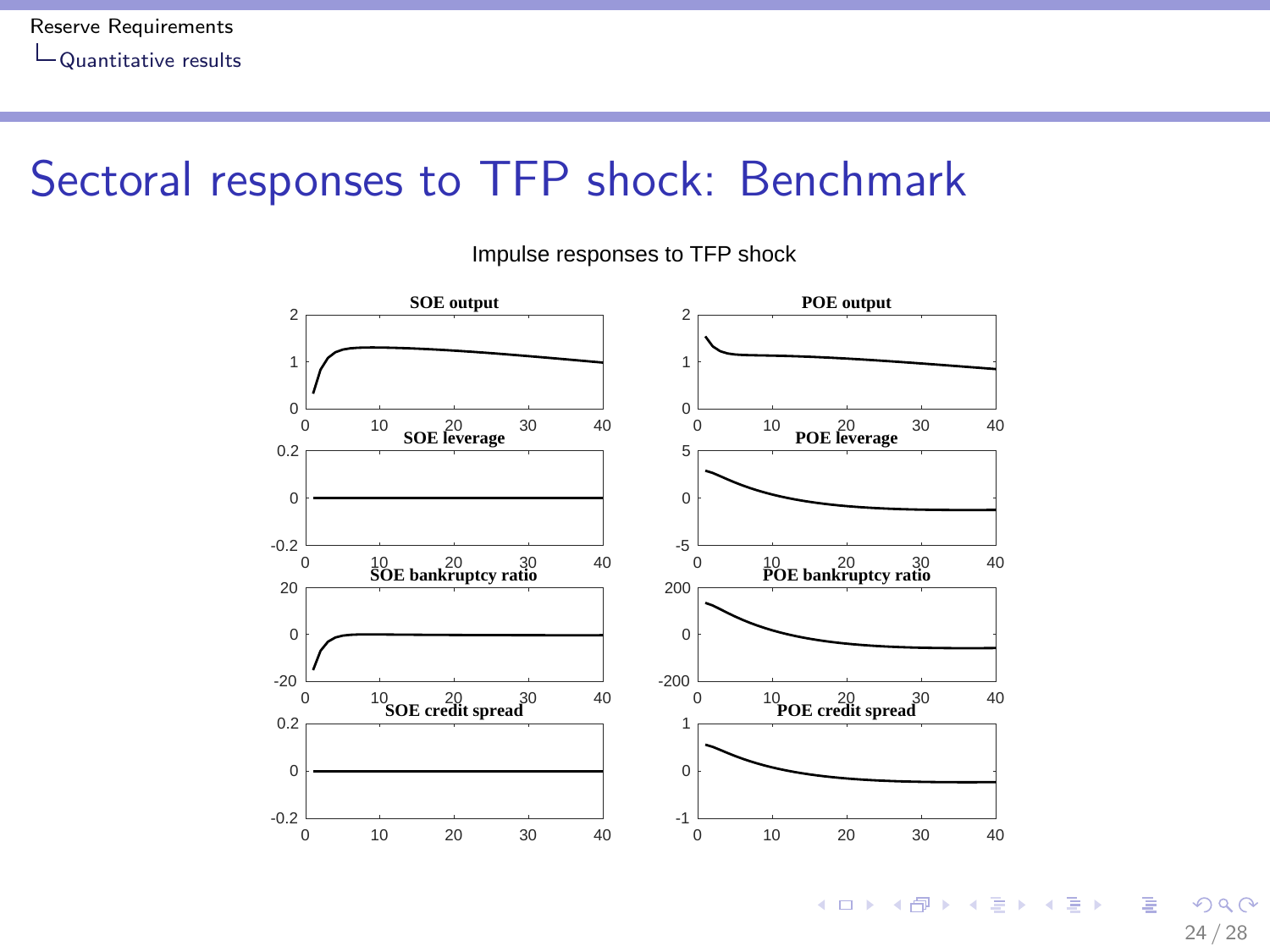# <span id="page-24-0"></span>Aggregate Responses to TFP Shock: Benchmark vs alternative policies



Impulse responses to TFP shock

 $QQ$ 25 / 28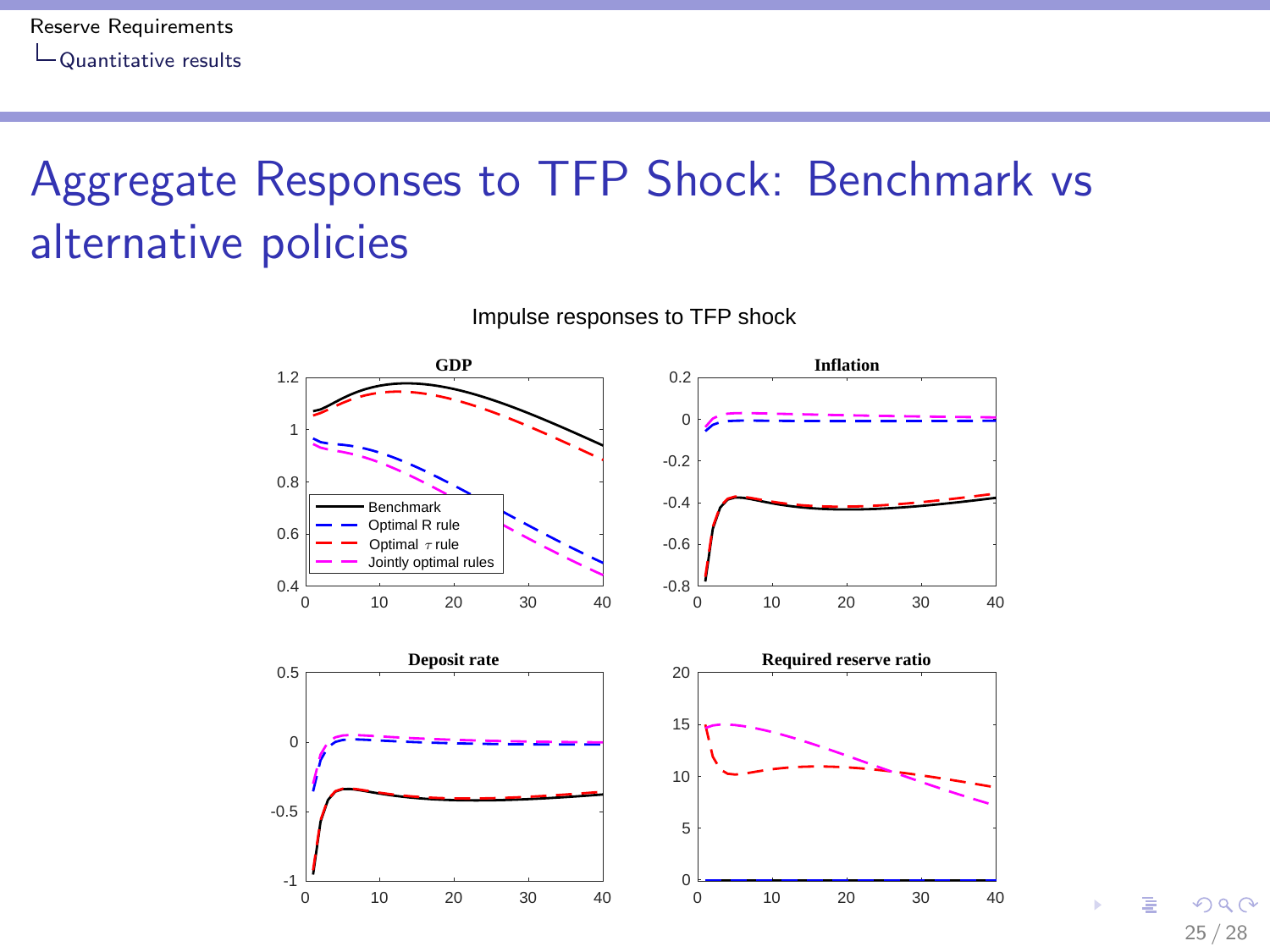# <span id="page-25-0"></span>Sectoral responses to TFP shock: Benchmark vs alternative policies



 $QQ$ 26 / 28

Ξ

Impulse responses to TFP shock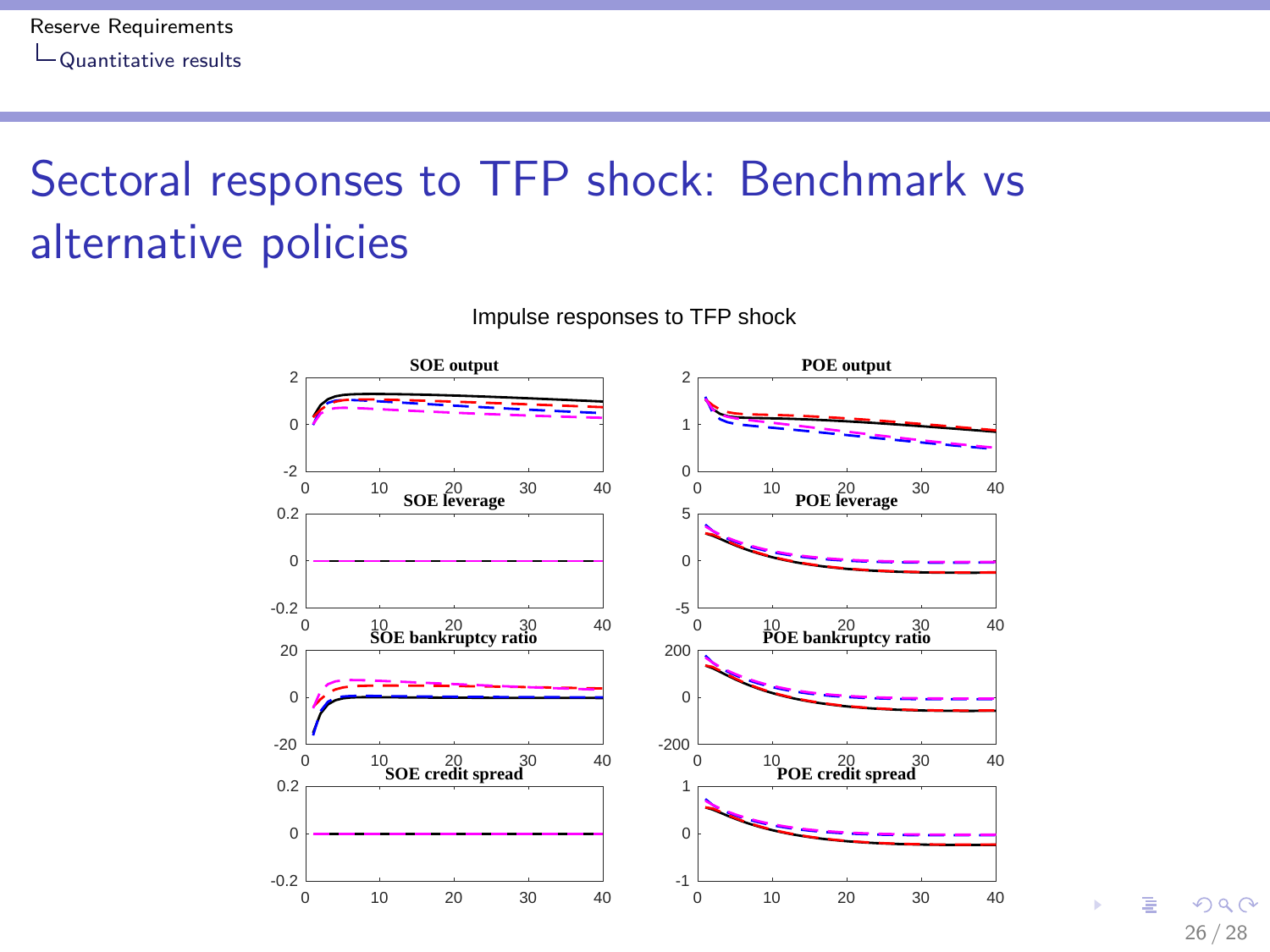# <span id="page-26-0"></span>Extension with money growth rule (Chen, et al. 2017)

| Variables                | Benchmark | Optimal $\tau$ rule | Optimal money rule | Jointly optimal rule |
|--------------------------|-----------|---------------------|--------------------|----------------------|
| Policy rule coefficients |           |                     |                    |                      |
| $\psi_{\text{mp}}$       | $-0.65$   | $-0.65$             | $-45.42$           | $-89.88$             |
| $\psi_{\mathsf{m}\nu}$   | 0.30      | 0.30                | 4.42               | 19.05                |
| $\psi_{\tau p}$          | 0.00      | $-10.38$            | 0.00               | $-38.79$             |
| $\psi_{\tau\gamma}$      | 0.00      | 0.09                | 0.00               | 13.23                |
|                          |           | Volatility          |                    |                      |
| GDP                      | 3.828%    | 3.808%              | 3.809%             | 3.694%               |
| $\pi$                    | 0.180%    | 0.119%              | 0.046%             | 0.050%               |
|                          | 3.284%    | 3.275%              | 3.273%             | 3.267%               |
| Н                        | 0.377%    | 0.385%              | 0.353%             | 0.312%               |
| R                        | 0.084%    | 0.203%              | 0.206%             | 0.237%               |
| Y,                       | 2.848%    | 2.822%              | 2.817%             | 3.459%               |
| $Y_p$                    | 6.549%    | 6.550%              | 6.529%             | 6.861%               |
| Welfare                  |           |                     |                    |                      |
| Welfare gains            |           | 0.0032%             | 0.0032%            | 0.0039%              |

#### POE-specific TFP shocks

I Moving from optimal money growth rule to jointly optimal rules lead to greater welfare gains under sector-specific shocks than under aggregate TFP shocks (not shown)

Again, optimal RR rules useful for reallocation